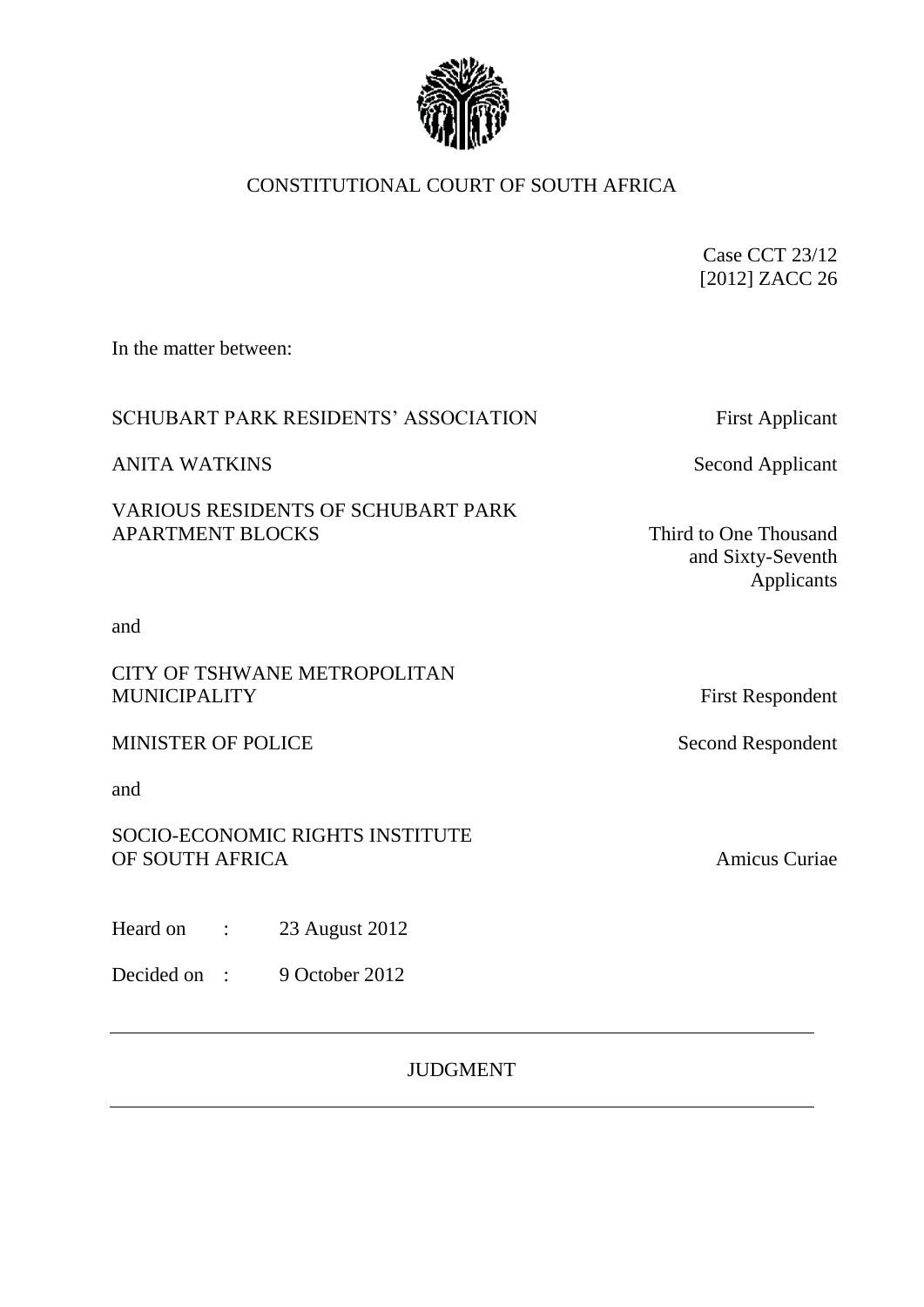FRONEMAN J (Mogoeng CJ, Moseneke DCJ, Cameron J, Jafta J, Khampepe J, Nkabinde J, Skweyiya J and Van der Westhuizen J concurring):

#### *Introduction*

[1] The broad issue to be determined in this case is what order is justified when residents approach a court for the re-occupation of their homes after they had been removed from them in a situation of urgency.

[2] Schubart Park is a residential complex close to the city centre of Pretoria in the City of Tshwane Metropolitan Municipality. It consists of four high rise blocks, A, B, C and D. The complex was erected in the 1970s as part of a state-subsidised rental scheme for the benefit of civil servants. In July 1999, the first respondent (City) took over Schubart Park. Initially, the City continued to rent out units in the complex to civil servants. But over time, increased urbanisation and the resultant decay took their toll. By the time the events that led to the litigation in this matter occurred, the condition of the buildings had markedly deteriorated, the buildings were occupied by many persons not known to the City and, approximately 10 days before 21 September 2011, the water and electricity supply to Schubart Park was stopped. Some 700 families were living at Schubart Park in blocks A, B and C at that time. Block D was unoccupied.

[3] On 21 September 2011, a number of residents started a protest about living conditions at the complex. The protest involved the burning of tyres, the lighting of fires and the throwing of stones and objects from the buildings at vehicles and the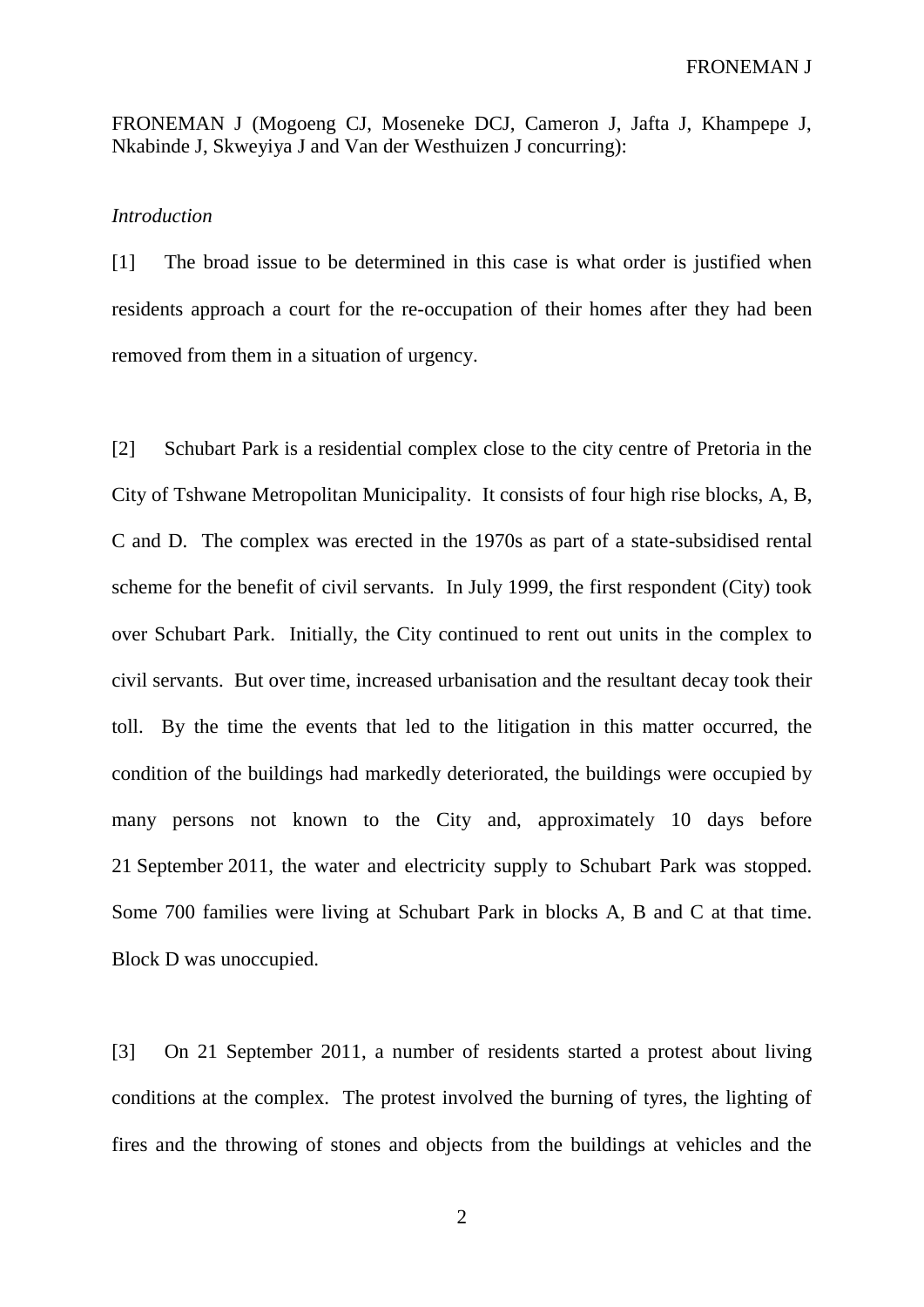police. Two localised fires broke out in block C. The police cordoned off the streets around Schubart Park, removed the residents of block C from the building and denied access to all other residents returning to Schubart Park after work on that day. Residents in blocks A and B were not removed that day. The police were assisted by the City Metropolitan Police and fire brigade officers. The fires were extinguished later in the evening and by the next day the police operation relating to the protest was effectively over.

[4] During the evening of 21 September 2011, the legal representatives of the applicants engaged City officials in an effort to come to an agreement on various matters, including temporary accommodation for the people who were put out on the streets by police action. These negotiations came to nought. By late morning the next day, 22 September 2011, it became apparent that the occupants of block C of Schubart Park would not be allowed to return to their homes.

[5] At 5pm that evening, the applicants brought an urgent application before Prinsloo J in the North Gauteng High Court, Pretoria (High Court), seeking an order allowing them to return to their homes. The City and the Minister of Police (Minister) were cited as respondents.

[6] The application for re-occupation of their homes was dismissed that night, but the High Court ordered the City and the Minister to ensure that the temporary accommodation offered in terms of a tender made by the City was available. In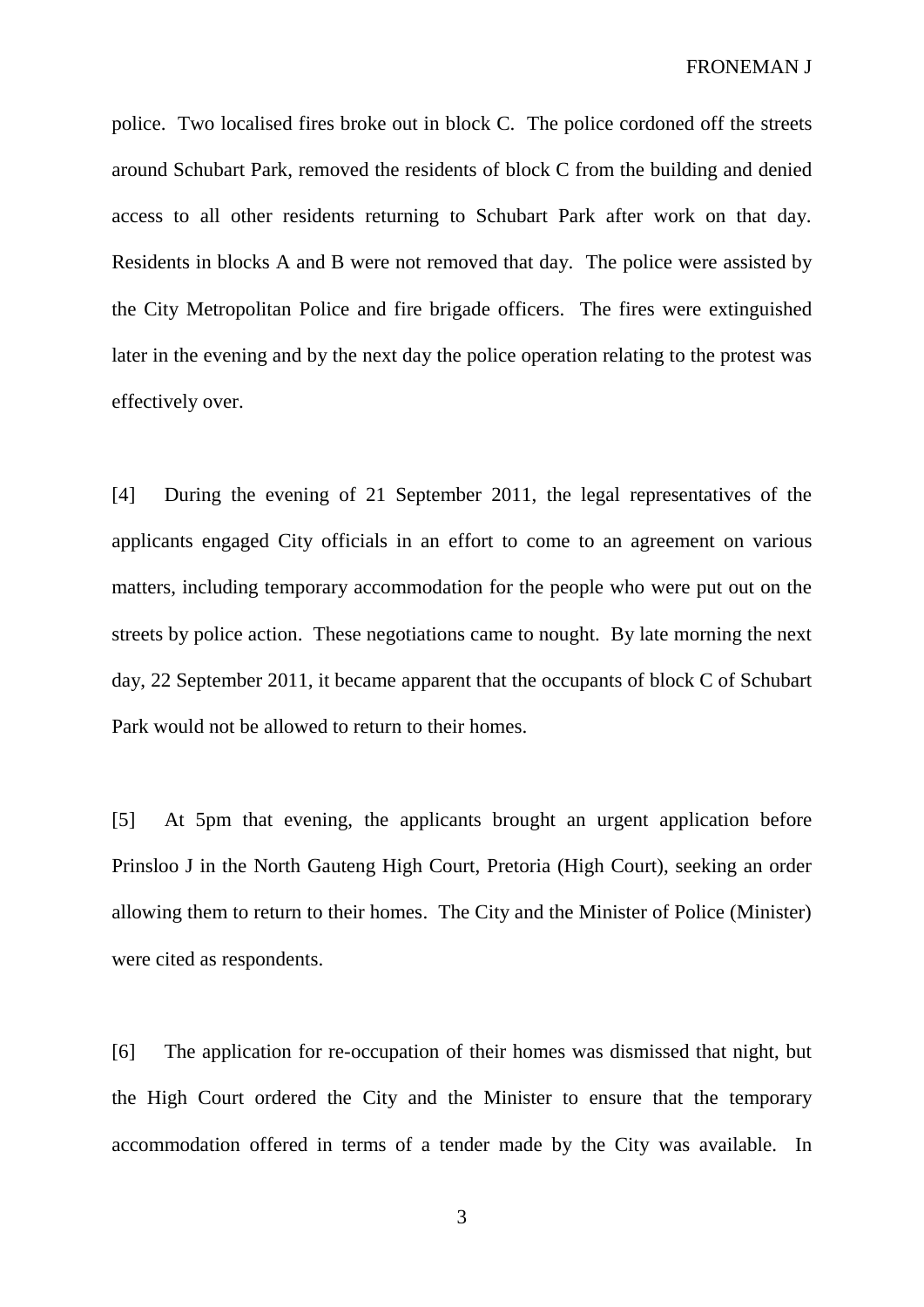addition, the parties were ordered to meet at the earliest opportunity so as to propose a draft order to meet the further needs of the applicants and to re-approach the Court the next day.

[7] The next day, 23 September 2011, the matter was postponed to 3 October 2011. A second order was made, keeping in place the temporary arrangements of the previous night's order, but it directed the parties to take further steps in an attempt to reach agreement on unresolved issues.

[8] During the following week the residents of blocks A and B who had remained in the buildings during the police operation on 21 September 2011, were also removed. By the end of September between 3000–5000 people were either on the streets or in temporary shelters.

[9] The parties were unable to reach agreement on a further order. On 3 October 2011 the High Court issued an order that confirmed some of the arrangements for immediate assistance. In addition, it provided that any resident of Schubart Park who had been affected by the dismissal of the application could accept the tender made by the City and that, upon acceptance, the tender would operate as an order between the City, the Minister and that person.<sup>1</sup>

<sup>&</sup>lt;sup>1</sup> That part of the order is set out in [12] below.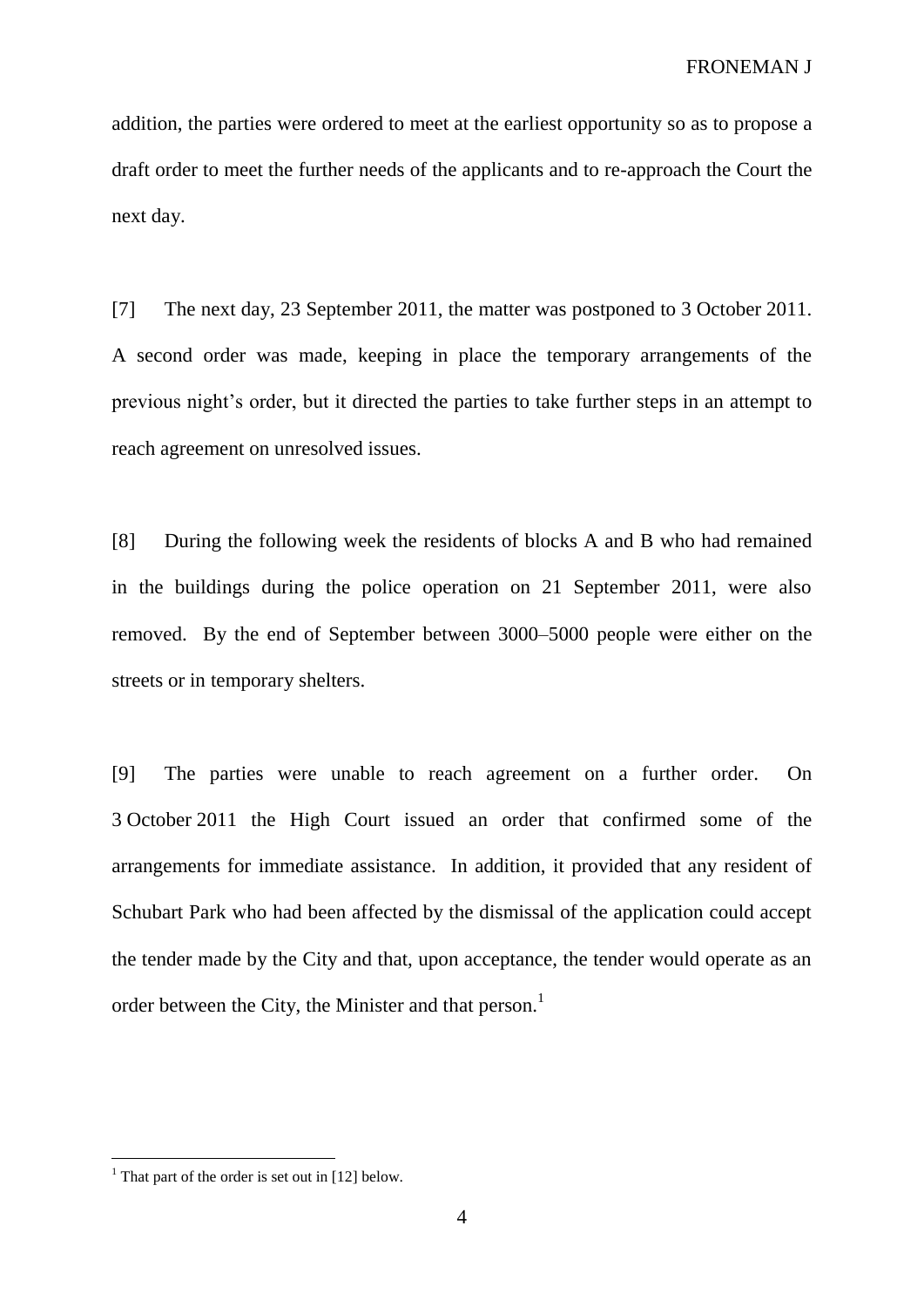FRONEMAN J

[10] The applicants seek leave to appeal to this Court after leave to appeal was refused by both the High Court and the Supreme Court of Appeal. They also seek leave to introduce further evidence relating to the structural condition of the buildings. In the event of leave to appeal being granted, they ask for the High Court orders to be set aside; for declaratory orders that the refusal to allow them to return to Schubart Park, and their removal, were unlawful; that they be allowed to return to their homes; that the City be ordered to reconnect the water and electricity services; and for a costs order against the City on a punitive scale.

### *The High Court orders*

[11] Although three separate orders were granted on 22 September, 23 September and 3 October 2011, it will be convenient to deal with them as essentially comprising two parts, namely the dismissal of the application for immediate re-occupation of the homes of the residents (dismissal order) and the subsequently finalised order of 3 October 2011 relating to the implementation of the City's tender (tender implementation order).

[12] The relevant parts of the tender, which were incorporated in the tender implementation order made on 3 October 2011, read:

"1. That the First Respondent will provide and if necessary further construct for those individual residents, who were forced to vacate the Schubart Park block of flats because of the fire at the aforesaid property and who still require same, temporary habitable dwellings, that afford shelter, privacy and amenities at least equivalent to those that were destroyed . . . .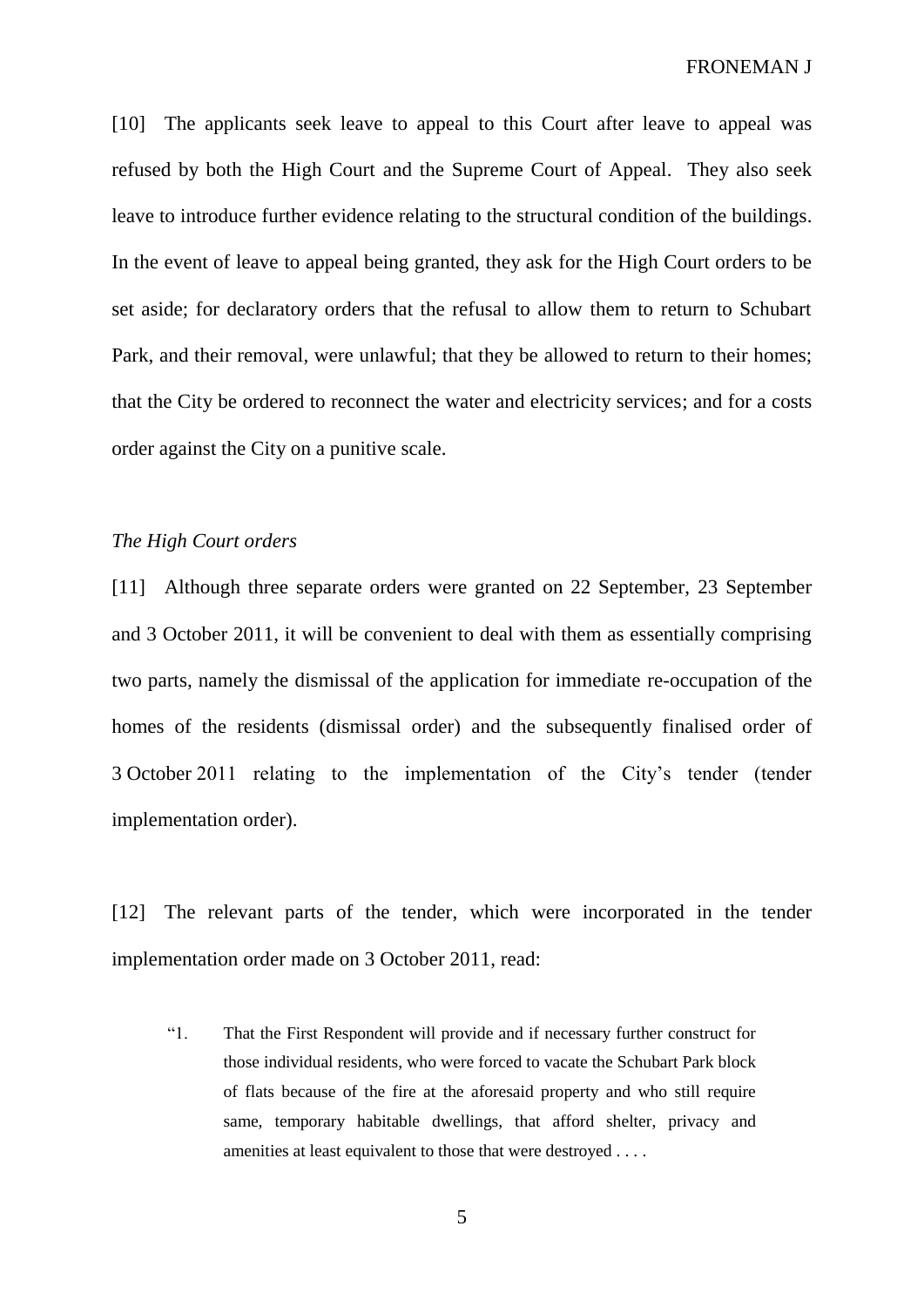- 2. The First Respondent is to immediately assist the individual members . . . with removing of all their belongings . . . from the aforesaid property.
- 3. The requirements of paragraph 2 will be accomplished by means of the individual members . . . accompanied by members of the Second Respondent . . . .
- 4. The First Respondent will provide storage facilities . . . for the aforementioned belongings . . . .
- 5. The First Respondent is to place security personnel at the storage facilities.
- 6. The First Respondent is to forthwith commence with the refurbishment and renovation of the flats known as Schubart Park in Central Pretoria, subject to the recommendation of structural engineers and subject to the building reasonably being capable of refurbishment and/or renovation.
- 7. The aforesaid refurbishment and renovation of the flats known as Schubart Park shall be completed by the First Respondent within a period not exceeding 18 (eighteen) months, which period may be extended from time to time by agreement or Order of Court.
- 8. In the event that the technical advice referred to in the aforementioned paragraph dictates that the buildings known as Schubart Park must be demolished and/or cannot be refurbished and/or renovated then the First Respondent will furnish those qualifying residents who may choose to accept this tender with alternative habitable dwellings, that afford shelter, privacy and amenities of life.
- 9. Subsequent to the refurbishment and renovation of the Schubart Park block of flats referred to in paragraph 6, the First Respondent will relocate the Applicants to Schubart Park, central Pretoria, subject to the following:
	- 9.1 The Applicants providing proof of their rights, and based on the merits and qualification, to occupy the property known as Schubart Park;
	- 9.2 The Applicants' right of occupancy in the Republic of South Africa".

[13] At the hearing on the evening of 22 September 2011, the City was allowed to present oral evidence on the basis of urgency. The effect of this evidence was described in the following terms in the High Court judgment delivered that night: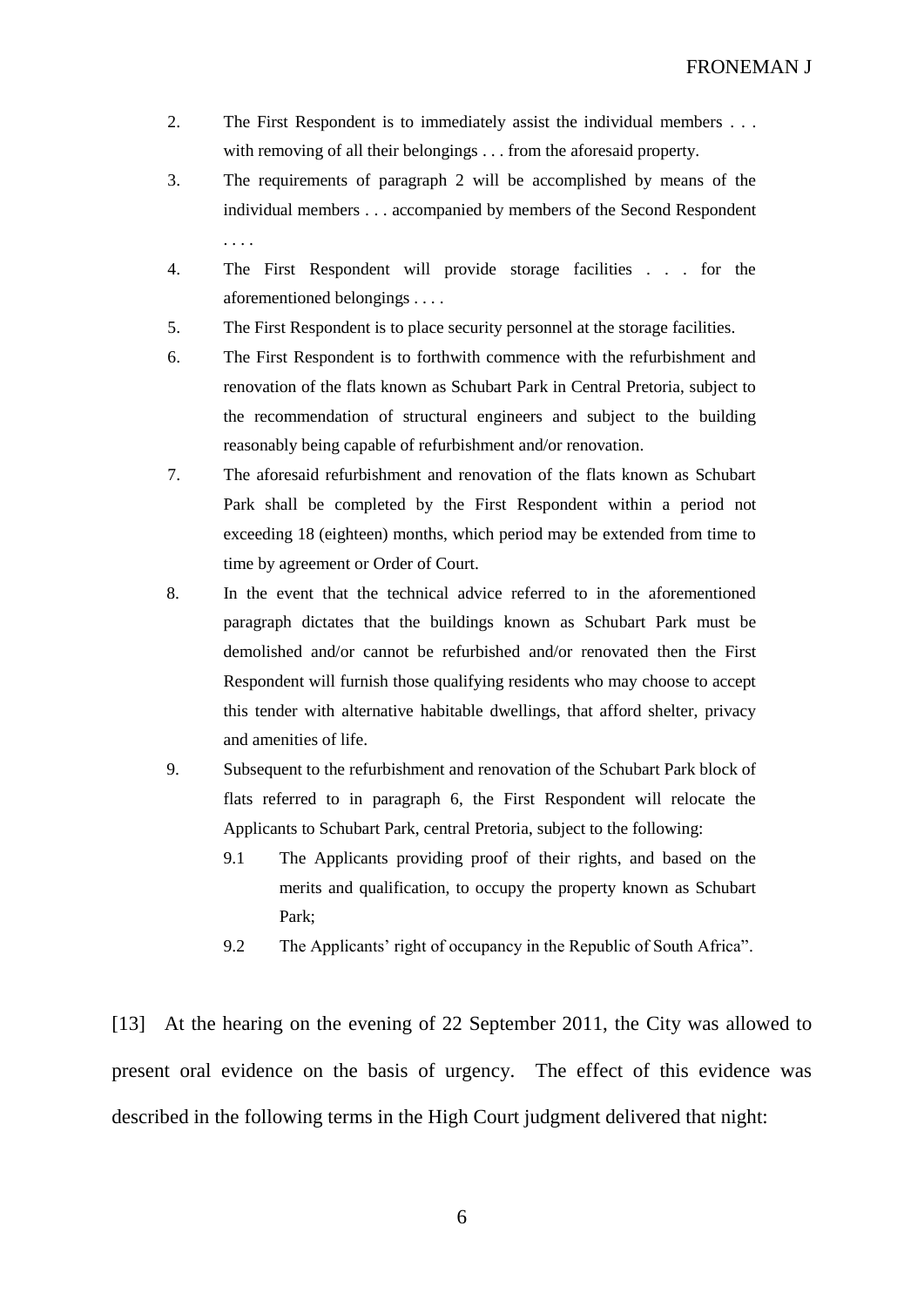"It turns out . . . that on judging the evidence as a whole, and the weight thereof, all these experts agree that to allow this application and to send these people, including elderly people and children found abandoned in locked rooms by the police, and the Metro Police, back into this building in the shocking condition in which it is, would be playing with their lives and endangering their very existence.

I am asked by these applicants to sanction such a state of affairs and I am not prepared to do so."

#### [14] The judgment later continues:

"[T]he order that I propose making . . . in my opinion, is in line with the provisions of section 38 of the Constitution, which allows a court, where the infringement of fundamental rights is at stake, to grant appropriate relief.

In my opinion the appropriate relief in these particular circumstances cannot be an order allowing these people to go back into life threatening circumstances."

[15] The dismissal order set in motion the process that culminated in the tender implementation order.

#### *Leave to appeal*

[16] The Socio-Economic Rights Institute of South Africa (SERI) was admitted as a friend of the court to the proceedings without objection from the applicants or the City. The Minister chose not to be represented in this Court.

[17] The matter concerns a constitutional issue of major importance, namely the right, under section 26(3) of the Constitution, not to be evicted from one's home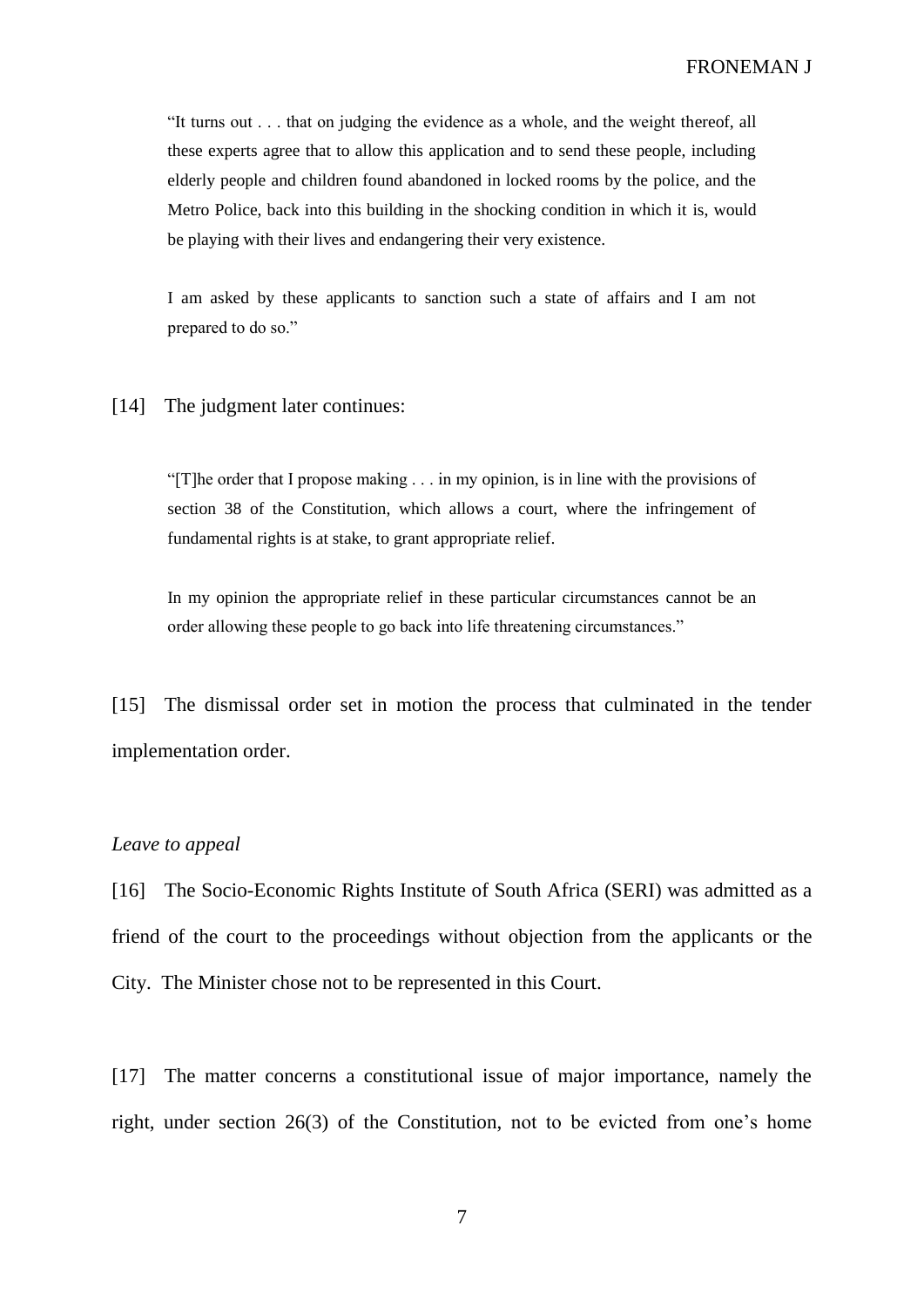without an order of court, made after considering all the relevant circumstances.<sup>2</sup> Reasonable prospects of success exist. There are no material countervailing factors that militate against a finding that it is in the interests of justice to grant leave. Leave to appeal should thus be granted.

### *The appeal*

### *a. Contentions of the parties*

[18] The applicants and SERI make common cause in the appeal. They contend that the dismissal order was not justified in that it amounts to an order of eviction of the applicants without any lawful foundation. They also argue that it contravenes section 26(3) of the Constitution and disregards the provisions of the various statutory instruments that may allow the removal, evacuation or eviction of people from their homes.<sup>3</sup> The applicants, in particular, also attack the factual basis relied upon for the dismissal order and seek leave to introduce further evidence to counter the evidence presented by the City about the state of the buildings. The applicants and SERI further contend that the tender implementation order was not relief that could appropriately have been granted under section 38 of the Constitution.

 $2$  Section 26(3) provides:

<sup>&</sup>quot;No one may be evicted from their home, or have their home demolished, without an order of court made after considering all the relevant circumstances. No legislation may permit arbitrary evictions."

<sup>&</sup>lt;sup>3</sup> The Prevention of Illegal Eviction from and Unlawful Occupation of Land Act 19 of 1998 (PIE); section 54 of the Disaster Management Act 57 of 2002 (DMA); section 12 of the National Building Regulations and Building Standards Act 103 of 1977 (NBRA); Regulation A15 of the NBRA, GN R 2378 GG 12780, 12 October 1990; and section 11(2) of the City of Tshwane Metropolitan Municipality, Fire Brigade Services By-Laws, published under LAN 267 in *Gauteng Provincial Gazette* 42 of 9 February 2005.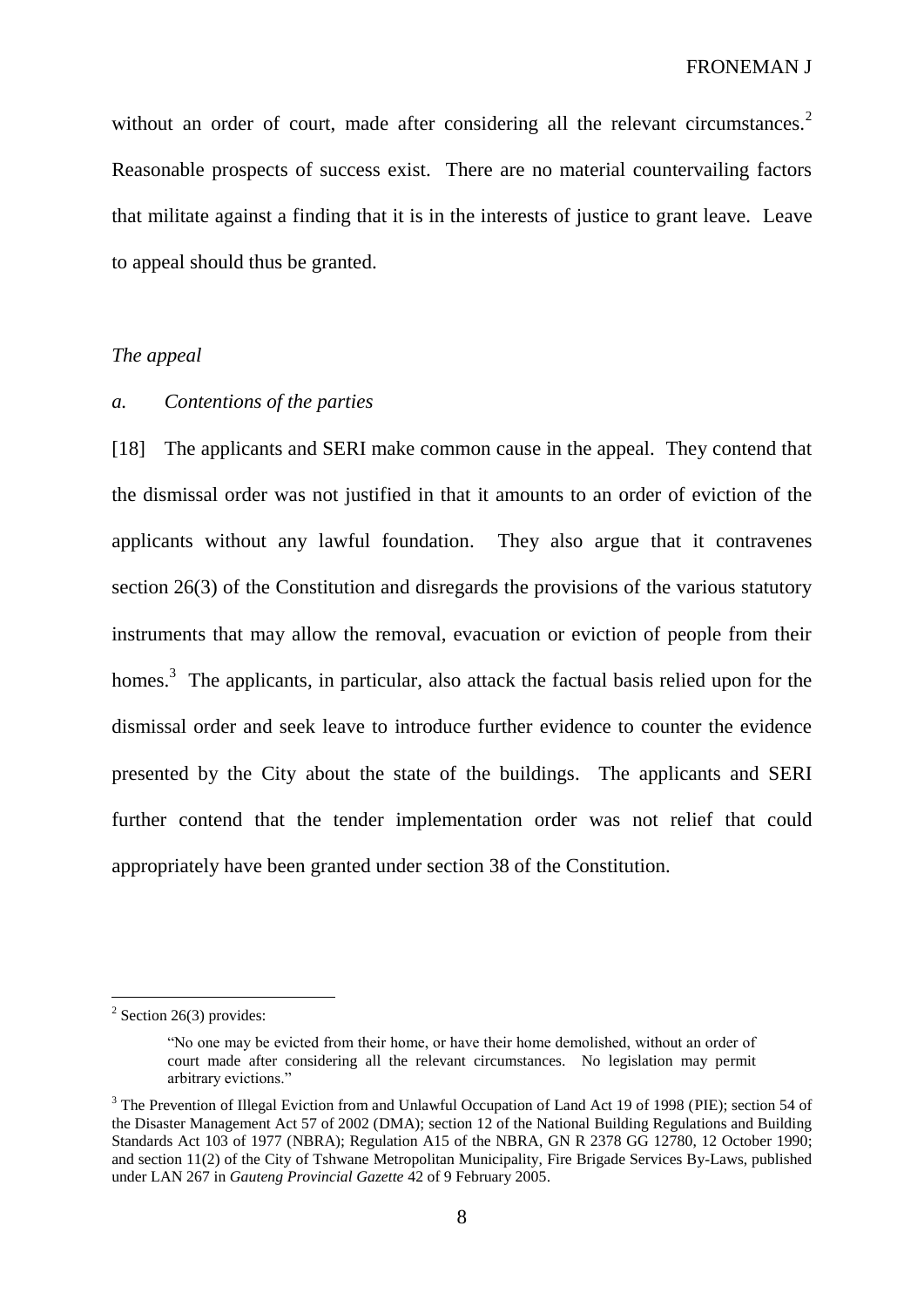FRONEMAN J

[19] Although the City in its written argument sought to rely on various statutory bases for the removal of the residents from their Schubart Park homes, this line of argument was not pursued in oral argument. The City confined its oral argument, in justification of the dismissal order, to a defence of the factual findings made in the High Court. It contended that those facts supported a conclusion that the defence of impossibility raised by the City in the High Court was properly proved. It also accepted that the tender implementation order was premised on an acceptance that the applicants were entitled to re-occupation of their homes in Schubart Park if that were indeed possible. These concessions were responsibly and properly made.

[20] The only defence raised by the City to the dismissal order in its opposing affidavit is impossibility. The oral evidence of the witnesses called by the City in the High Court proceedings, although at times straying beyond the ambit foreshadowed in their answering affidavit, remained factual in nature and did not purport to found lawful authority for the removal beyond reasons of safety and temporary impossibility in the circumstances that existed at the time of the application. And persistence in an argument that the immediate removal of residents on grounds of safety and temporary impossibility could result in the permanent lawful deprivation of the occupation of their homes, would have foundered on the authority of the decisions in this Court in *Pheko*<sup>4</sup> and *Olivia Road*. 5

<sup>4</sup> *Pheko and Others v Ekurhuleni Metropolitan Municipality* [2011] ZACC 34; 2012 (2) SA 598 (CC); 2012 (4) BCLR 388 (CC) (*Pheko*) at paras 38, 40 and 45.

<sup>5</sup> *Occupiers of 51 Olivia Road, Berea Township, and 197 Main Street, Johannesburg v City of Johannesburg and Others* [2008] ZACC 1; 2008 (3) SA 208 (CC); 2008 (5) BCLR 475 (CC) (*Olivia Road*) at para 49.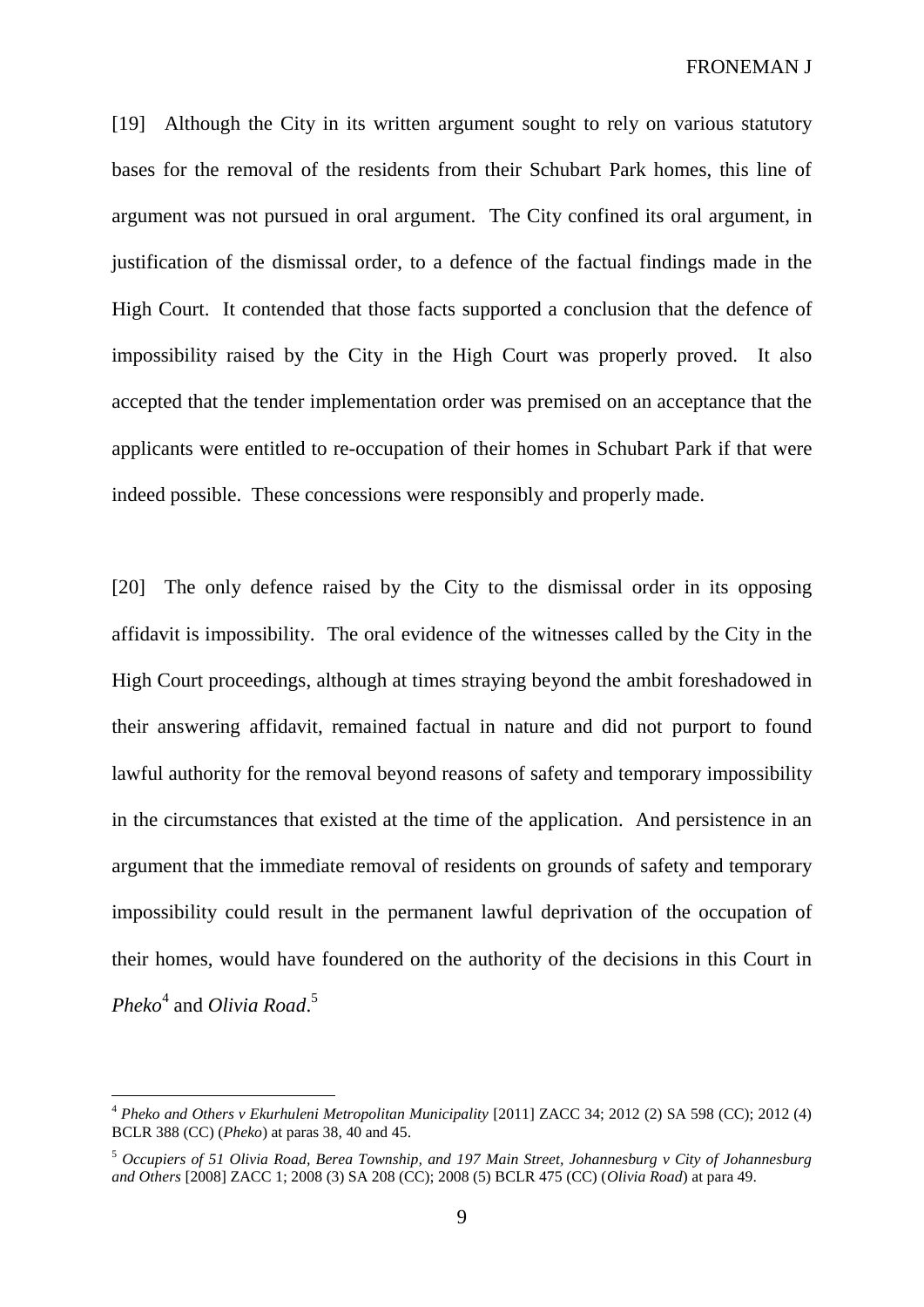[21] Thus narrowed down, the crucial issues for determination revolve around the effect of the orders granted in the High Court.

#### *b. Issues*

[22] The applicants sought an order in the High Court for restoration on the ground that they were despoiled of possession of their homes. This immediately added the dimension of section 26(3) of the Constitution to what would otherwise have been a normal spoliation application. It is the interplay between the ordinary requirements of spoliation and the demands of section 26(3) of the Constitution that is at issue here.

### *c. Spoliation, restoration and reparation*

[23] The remedy of spoliation, or the *mandament van spolie*, is aimed at restoration of possession. In *Tswelopele*<sup>6</sup> the Supreme Court of Appeal explained the remedy's effect:

"Under it, anyone illicitly deprived of property is entitled to be restored to possession before anything else is debated or decided (*spoliatus ante omnia restituendus est*). Even an unlawful possessor  $-$  a fraud, a thief or a robber  $-$  is entitled to the *mandament*'s protection. The principle is that illicit deprivation must be remedied before the Courts will decide competing claims to the object or property."

[24] A spoliation order, then, does not determine the lawfulness of competing claims to the object or property. For this reason there are, under the common law, only a limited number of defences available to a spoliation claim, impossibility being one of

<sup>6</sup> *Tswelopele Non-Profit Organisation and Others v City of Tshwane Metropolitan Municipality and Others*  2007 (6) SA 511 (SCA) (*Tswelopele*).

 $<sup>7</sup>$  Id at para 21.</sup>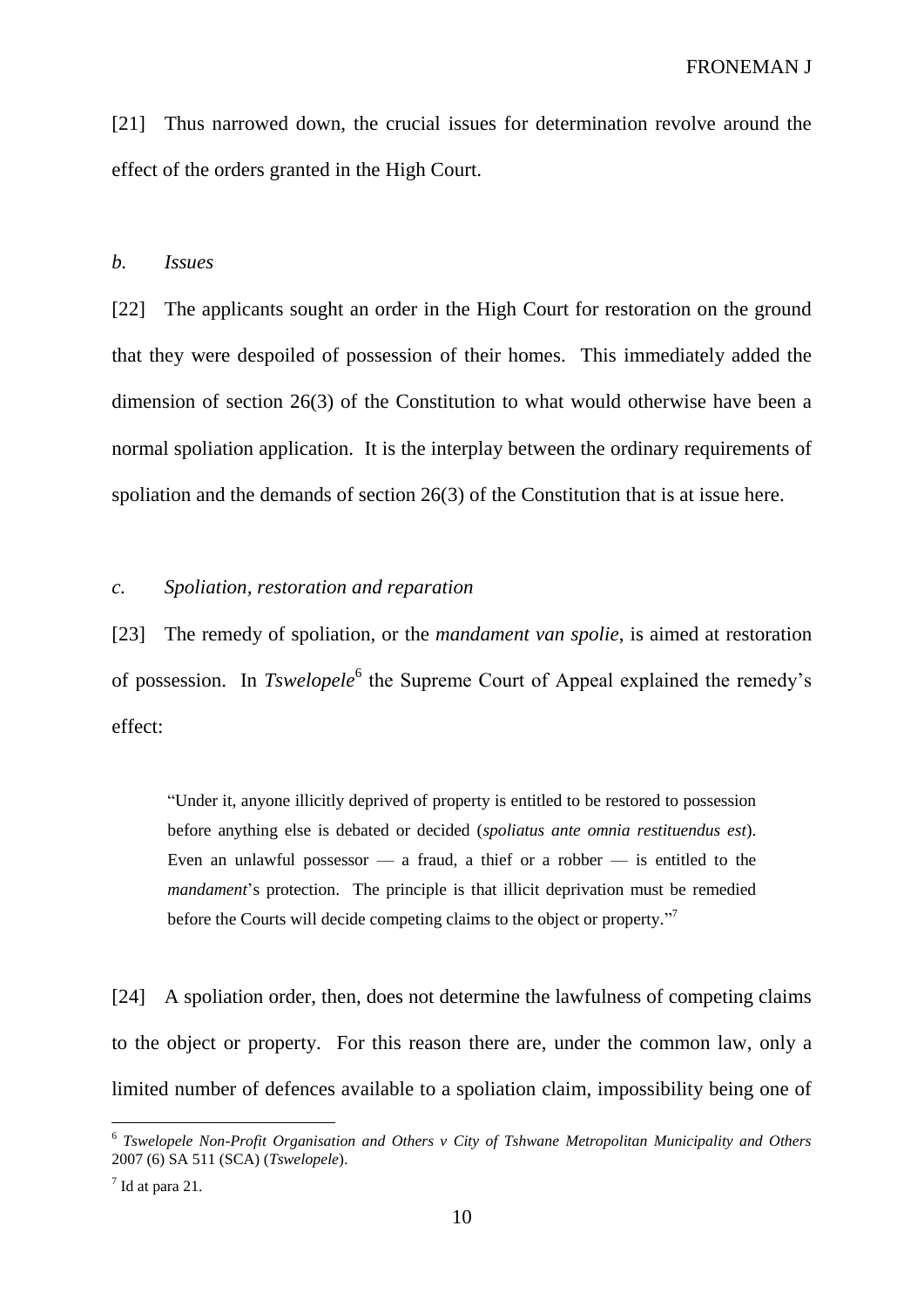them.<sup>8</sup> In *Rikhotso*<sup>9</sup> it was held that a spoliation order may not be granted if the property in issue has ceased to exist and that it is a remedy for the restoration of possession, not for the making of reparation. This was confirmed as correct by the Supreme Court of Appeal in *Tswelopele*: 10

"The doctrinal analysis in *Rikhotso* is in my view undoubtedly correct. While the *mandament* clearly enjoins breaches of the rule of law and serves as a disincentive to self-help, its object is the interim restoration of physical control and enjoyment of specified property — not its reconstituted equivalent. To insist that the *mandament* be extended to mandatory substitution of the property in dispute would be to create a different and wider remedy than that received into South African law, one that would lose its possessory focus in favour of different objectives (including a peace-keeping function)."<sup>11</sup>

[25] In *Tswelopele*, the Supreme Court of Appeal had to deal with a situation where about one hundred people were removed from their homes on a vacant piece of land in Garsfontein, a suburb of Pretoria. They approached the High Court for a spoliation order. In the process of removal the materials used in the construction of their dwellings had been destroyed, with the result that these people could not be restored to the possession of their homes. The High Court, following *Rikhotso*, held that because of this destruction it could not order restoration under the *mandament van spolie*. On appeal the difficulty confronting the Supreme Court of Appeal was whether this meant that the people whose homes had been destroyed must be left remediless. And, if not, whether the remedy lay in the development of the common

 $8$  See *Law of South Africa* (1<sup>st</sup> reissue) vol 27 at 190, para 270 (LAWSA).

<sup>9</sup> *Rikhotso v Northcliff Ceramics (Pty) Ltd and Others* 1997 (1) SA 526 (WLD) at 535A-B.

 $10$  Above n 6.

 $11$  Id at para 24.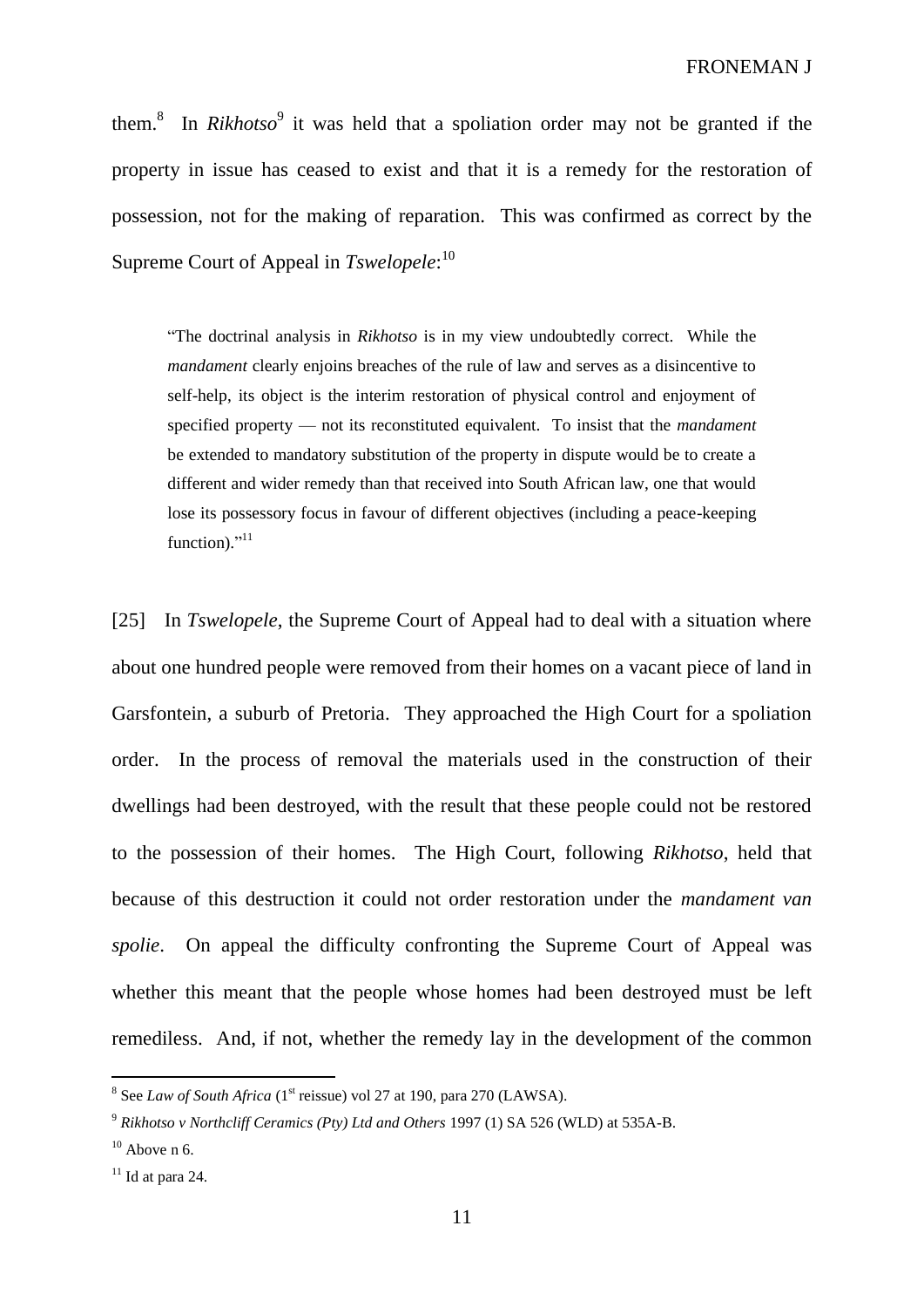law of spoliation, or in some other way. In holding that the people should not be left remediless, the Supreme Court of Appeal chose the latter course.

[26] It reasoned and concluded:

"It is correct . . . that the rule of law is a founding value of the Constitution. This would suggest that constitutional development of the common law might make it appropriate to adapt the *mandament* to include reconstituted restoration in cases of destruction. And counsel is certainly correct in submitting that the absence of a remedy mandating substitution of unlawfully destroyed property could create a perverse incentive for those taking the law into their own hands to destroy the disputed property, rather than leaving it substantially intact.

But as already indicated, I do not think that formulating an appropriate constitutional remedy in this case requires us to seize upon a common-law analogy and force it to perform a constitutional function. For there is a further dimension to the case, which takes the matter beyond even a developmentally enhanced *mandament*: the relief we give must vindicate the Constitution. As Kriegler J noted in *Fose*, 'the harm caused by violating the Constitution is a harm to the society as a whole, even where the direct implications of the violation are highly parochial. The rights violator not only harms a particular person, but impedes the fuller realisation of our constitutional promise':

'Our object in remedying these kinds of harms should, at least, be to vindicate the Constitution, and to deter its further infringement.'

Vindication, Kriegler J noted, 'recognises that a Constitution has as little or as much weight as the prevailing political culture affords it.' Essentially, the remedy we grant should aim to instil recognition on the part of the governmental agencies that participated in the unlawful operation that the occupiers, too, are bearers of constitutional rights, and that official conduct violating those rights tramples not only on them but on all. The remedy should instil humility without humiliation, and should bear the instructional message that respect for the Constitution protects and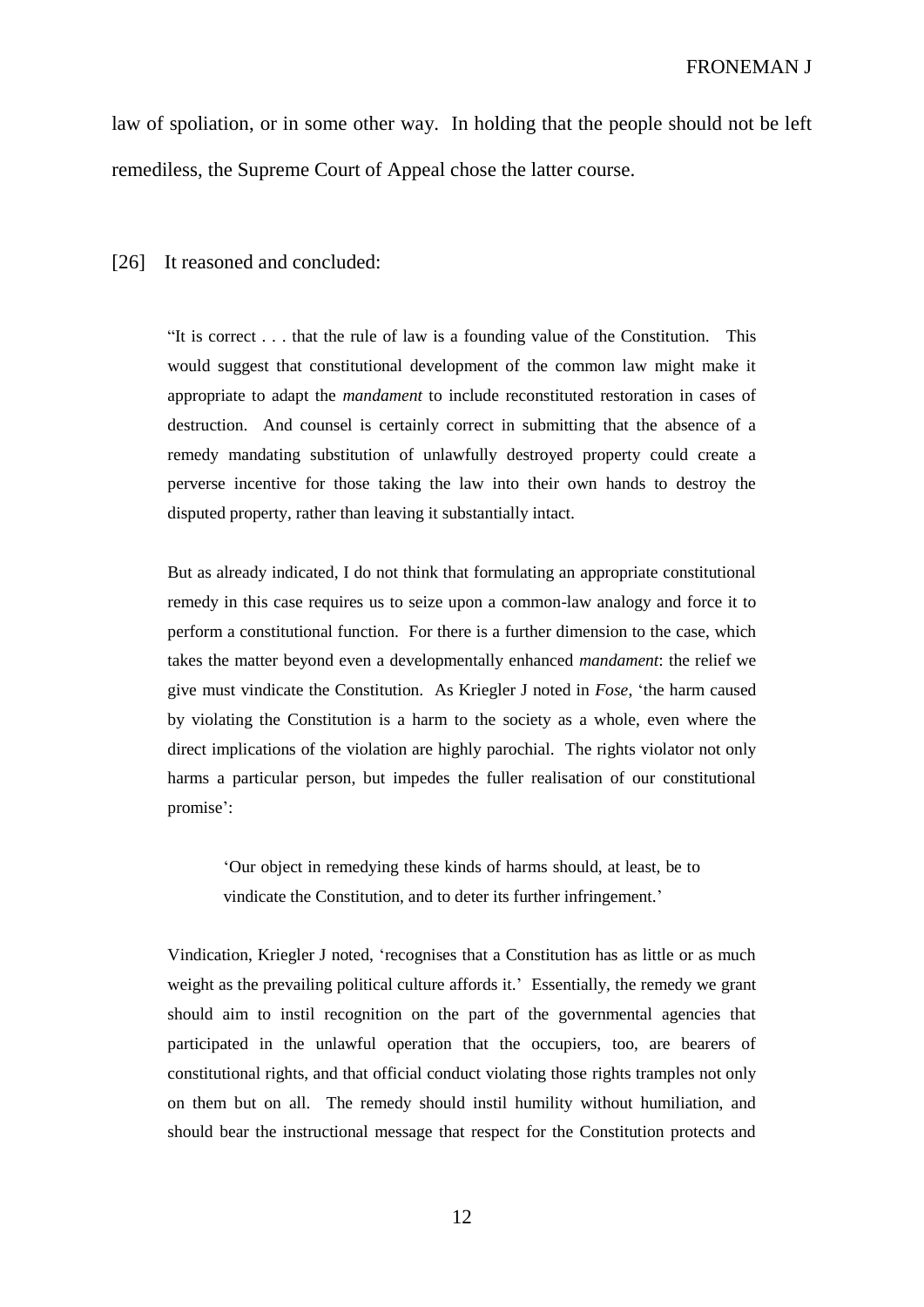enhances the rights of all. It is a remedy special to the Constitution, whose engraftment on the *mandament* would constitute an unnecessary superfluity.

The occupiers must therefore get their shelters back."<sup>12</sup> (Footnotes omitted.)

[27]  $Fose^{13}$  was decided under section  $7(4)(a)$  of the interim Constitution. The counterpart under the Constitution is section 38, which in relevant part reads:

"Anyone listed in this section has the right to approach a competent court, alleging that a right in the Bill of Rights has been infringed or threatened, and the court may grant appropriate relief, including a declaration of rights."

[28] Although *Tswelopele* upheld the distinction between the common law requirements for spoliation and that of constitutional relief under section 38 of the Constitution, it must be remembered that it granted the eventual constitutional relief in a matter that was brought purely as a spoliation application. Here the applicants raised the section 26(3) aspect in their founding papers.

[29] I agree that it is conducive to clarity to retain the "possessory focus"<sup>14</sup> of the remedy of spoliation and keep it distinct from constitutional relief under section 38 of the Constitution. This is because the order made in relation to factual possession in spoliation proceedings does not in itself directly determine constitutional rights, but

 $12$  Id at paras 25-8.

<sup>13</sup> *Fose v Minister of Safety and Security* [1997] ZACC 6; 1997 (3) SA 786 (CC); 1997 (7) BCLR 851 (CC).

<sup>14</sup> *Tswelopele* above n 6 at para 24.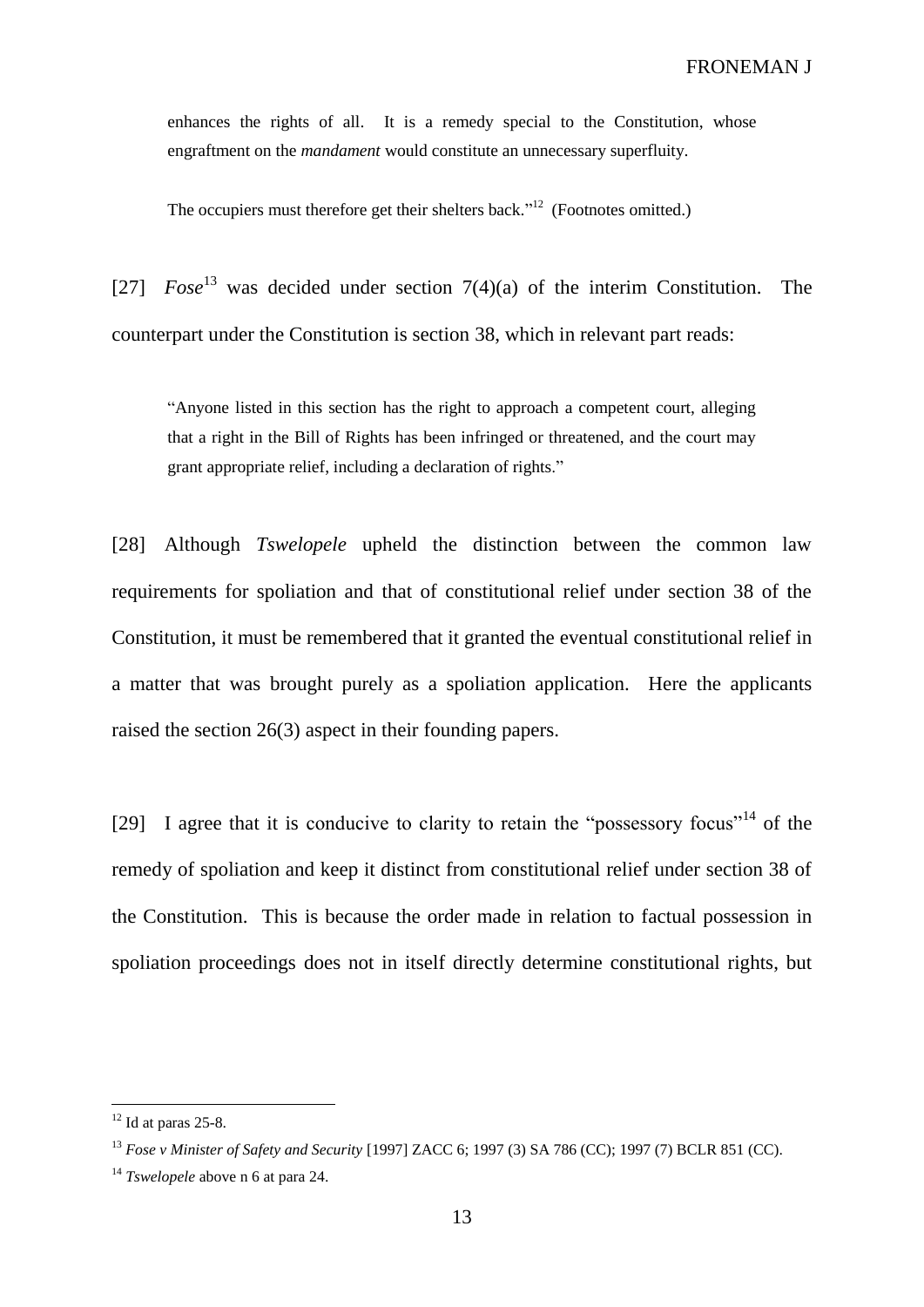merely sets the scene for a possible return to the *status quo*, in order for the subsequent determination of constitutional rights in relation to the property.<sup>15</sup>

[30] The implication of this is that spoliation proceedings, whether they result in restoration or not, should not serve as the judicial foundation for permanent dispossession – that is, eviction<sup>16</sup> – in terms of section 26(3) of the Constitution. Neither the dismissal order of 22 September 2011 nor the later tender implementation order could serve as justification for the eviction of the applicants from their homes for the purposes of section 26(3) of the Constitution. But could the dismissal order, and the later tender implementation order, legitimately count as "appropriate relief" under section 38 of the Constitution?

#### *d. Appropriate relief under section 38*

[31] The applicants contend that the dismissal order was in any event wrongly refused because the High Court erred in its assessment of the facts relating to the dangerous condition of the buildings. That contention does not, however, raise a constitutional issue that requires adjudication in this Court.<sup>17</sup> The application for leave to introduce further evidence on the condition of the buildings suffers the same defect and must be dismissed.

<sup>&</sup>lt;sup>15</sup> This is no different to the purpose it served in our pre-constitutional common law: see LAWSA above n 8 at 182, para 265.

<sup>16</sup> *Pheko* above n 4.

<sup>17</sup> *S v Boesak* [2000] ZACC 25; 2001 (1) SA 912 (CC); 2001 (1) BCLR 36 (CC) at para 15.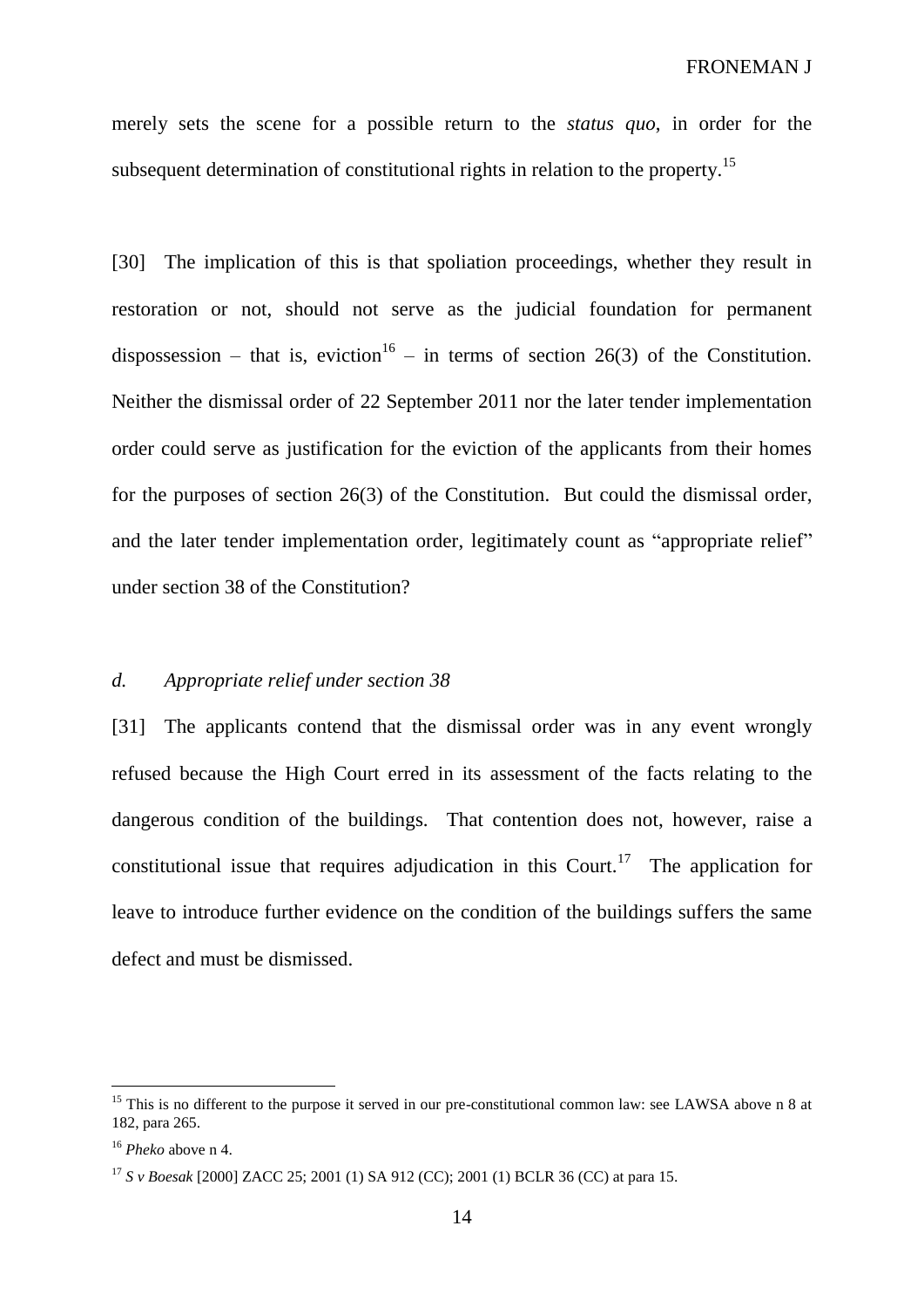FRONEMAN J

[32] SERI accepted that the matter had to be determined on an acceptance of the facts found by the High Court. However, it argued that those facts do not justify a conclusion that impossibility, a valid defence to spoliation.<sup>18</sup> had been established. That might be so, but properly read the orders made in the High Court were not based on a finding that impossibility had been established. As noted above,  $19$  the Judge considered that the orders he made, including dismissal of the order seeking immediate restoration, were justified by the provisions of section 38 of the Constitution.

[33] In *Hoffman*<sup>20</sup> the determination of appropriate relief under section 38 was approached in the following manner:

"The determination of appropriate relief, therefore, calls for the balancing of the various interests that might be affected by the remedy. The balancing process must at least be guided by the objective, first, to address the wrong occasioned by the infringement of the constitutional right; second, to deter future violations; third, to make an order that can be complied with; and fourth, of fairness to all those who might be affected by the relief. Invariably, the nature of the right infringed and the nature of the infringement will provide guidance as to the appropriate relief in the particular case. Therefore, in determining appropriate relief, 'we must carefully analyse the nature of [the] constitutional infringement, and strike effectively at its source'."<sup>21</sup> (Footnote omitted.)

[34] The High Court orders were challenged in this Court on the basis that they disregarded the infringement of the applicants' rights not to be evicted without a court

 $18$  LAWSA above n 8 at 191, para 271.

 $19$  [14] above.

<sup>20</sup> *Hoffmann v South African Airways* [2000] ZACC 17; 2001 (1) SA 1 (CC); 2000 (11) BCLR 1211 (CC).

 $21$  Id at para 45.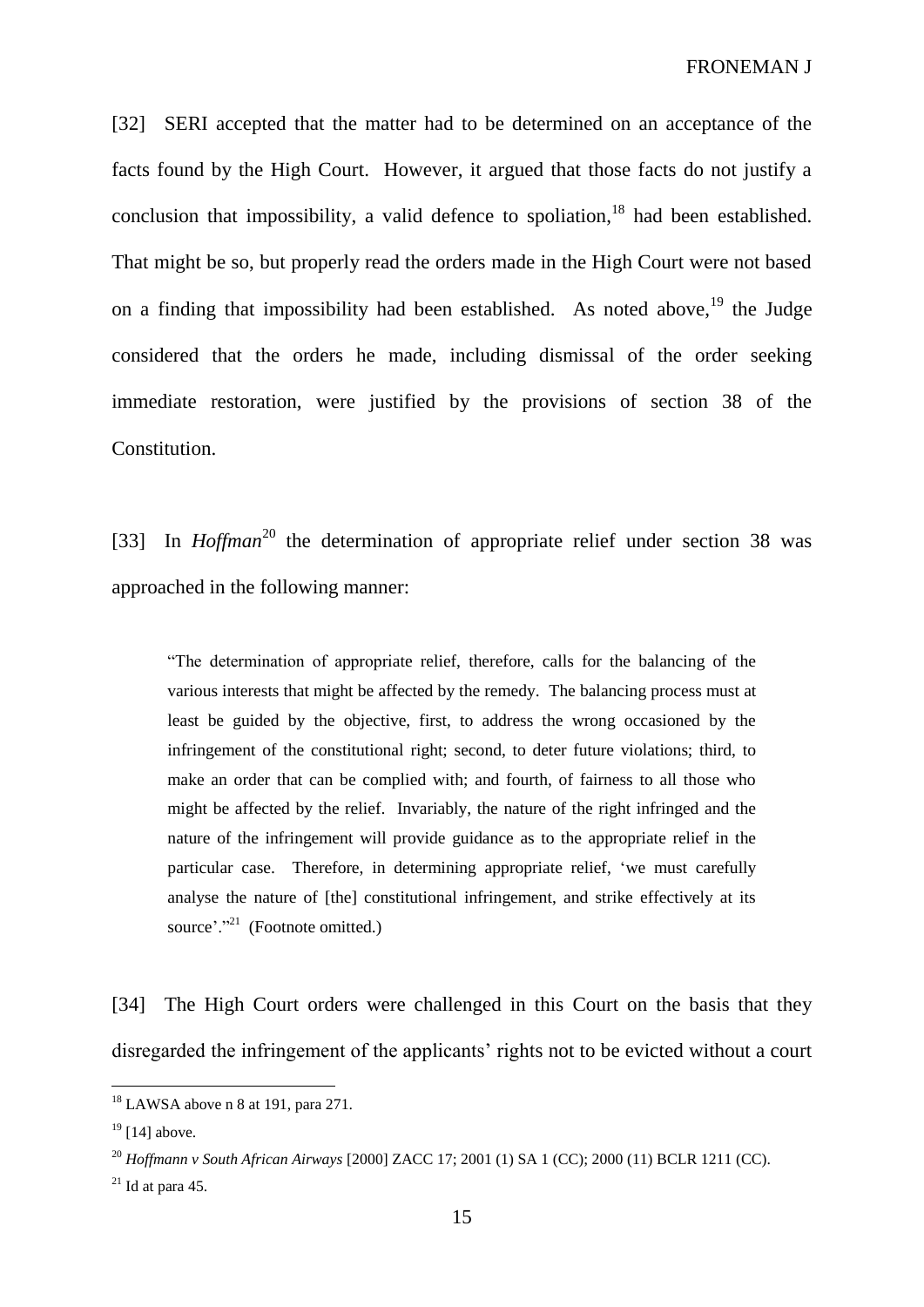order and, in effect, condoned a profoundly illegal act. They did not provide the applicants with any effective relief. I think that there is merit in the argument that the relief granted falls short of what is required, but the criticism is overstated.

[35] The initial order granted on 22 September 2011 was made under very difficult circumstances. It was made late at night after hearing oral evidence in relation to violent protest action that was finally brought under control only that same day. The factual assessment of immediate danger resulting from the fires to the lives of the residents, including elderly people and children, made by the Judge cannot be secondguessed in this Court. Even if it could, I would find it difficult to fault the immediate effect of the order.

[36] The important question, however, is whether that immediate order pronounced in a final way upon the lawfulness of the applicants' removal from their homes. If it did, it was legally incompetent, as explained earlier.<sup>22</sup> But what emerges from the orders is not as clear-cut as that. The first order of 22 September 2011 included a provision that the parties should meet to prepare a draft order "aimed at meeting the needs of the applicants as best as possible under the circumstances" and to approach the Court again the next day. The draft presented the next day was premised on the assumption that those residents who accepted the City's tender would be returned to Schubart Park after refurbishment or renovation. The final order of 3 October 2011<sup>23</sup> made that even clearer. It provided for the immediate commencement of the

 $22$  [28]-[30] above.

 $23$  Quoted in [12] above.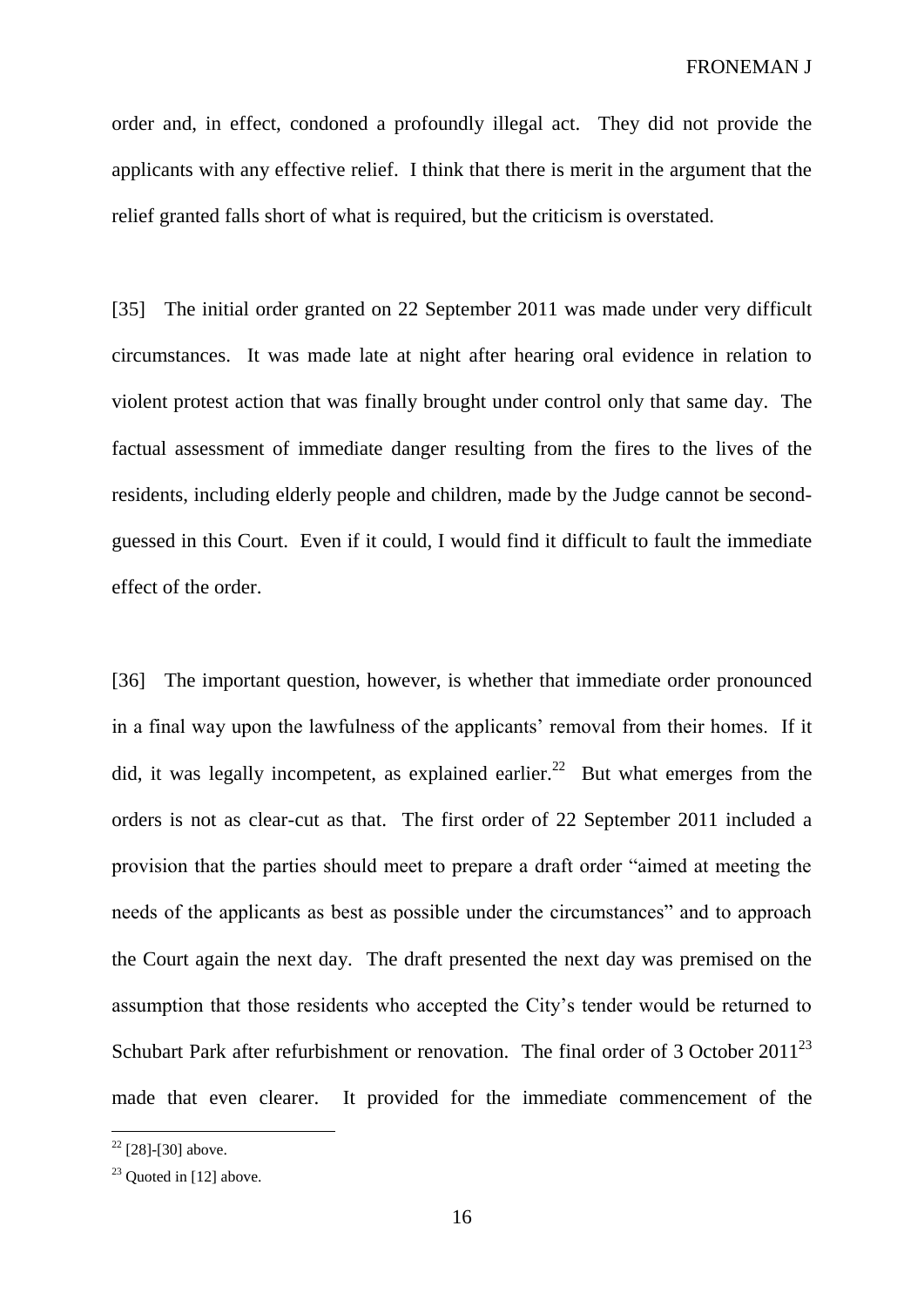refurbishment or renovation of Schubart Park, to be completed within 18 months, with a provision for an extension of this period by agreement or by order of Court. Only if that could not happen would permanent alternative accommodation come into the picture.

[37] There are deficiencies in the order that I will return to presently. For the moment, however, I point out that the assumption in the orders – that the residents are entitled to return to Schubart Park – is not readily compatible with an interpretation that the orders finally disentitle the residents from restoration of occupation to their homes. Nonetheless, there is ambiguity and contradiction in the order.

[38] In a spoliation application, where the alleged dispossession involves the removal of people from their homes, great caution must be exercised in making an order under section 38 of the Constitution. Where urgency dictates that immediate restoration will not be ordered it must be made clear, preferably by a declaratory order to that effect, that the refusal to order re-occupation does not purport to lay the foundation for a lawful eviction under section 26(3) of the Constitution. The order must be temporary only, and subject to revision by the court. Urgent orders of this kind will be rare: there is legislation providing for the timeous removal of people living in unsafe buildings,  $24$  for temporary evacuation in disaster situations<sup>25</sup> and for eviction in the normal course.<sup>26</sup>

 $24$  NBRA above n 3.

 $25$  DMA above n 3.

 $26$  PIE above n 3.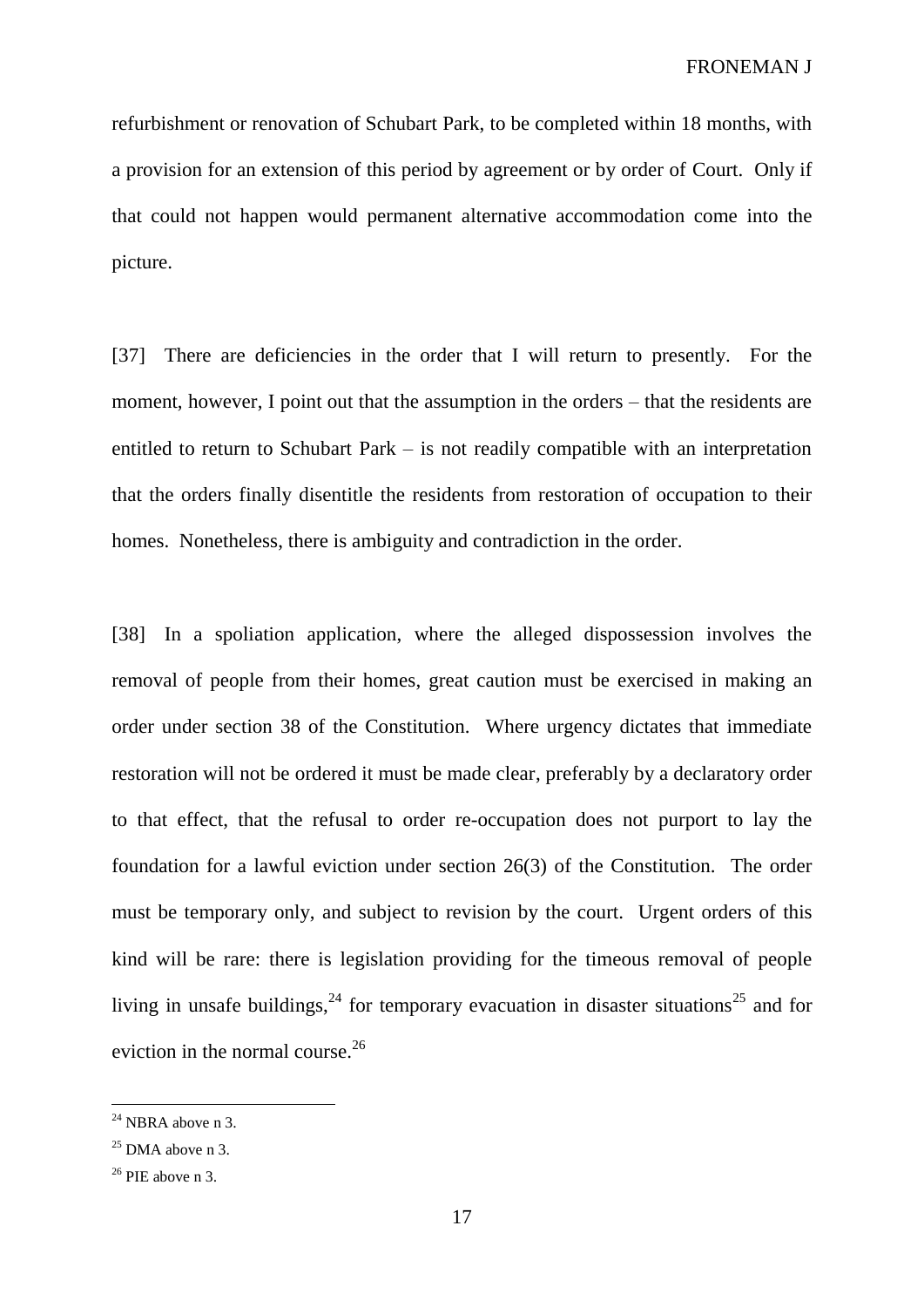[39] It is a matter of concern that the City, until oral argument before this Court, attempted to justify the removal of the residents as lawful under this legislation when it was clearly not the case. This attitude lends some credence to the assertion by the applicants that the City used the crisis as an excuse to evict the residents without complying with the law.

[40] As the order stands, it falls short of the protection provided for in section 26(3) of the Constitution in the following respects:

- (a) It provides for occupation of the property only for those residents who accept the tender. Those who do not accept are left without a remedy.
- (b) Restoration to Schubart Park is made conditional upon proof of their rights of occupancy to the property and their right of occupancy in the Republic of South Africa.
- (c) Although it provides for court access in relation to extensions of time, it does not do so in respect of the vitally important eventuality where restoration is stated to be impossible.<sup>27</sup> In that case residents only have "alternative habitable dwellings"<sup>28</sup> as an alternative. The lack of provision for a court order for what effectively will be an eviction order is in breach of section 26(3).

 $27$  Para 7-8 of the order, quoted in [12] above.

 $28$  Id at para 8 of the order.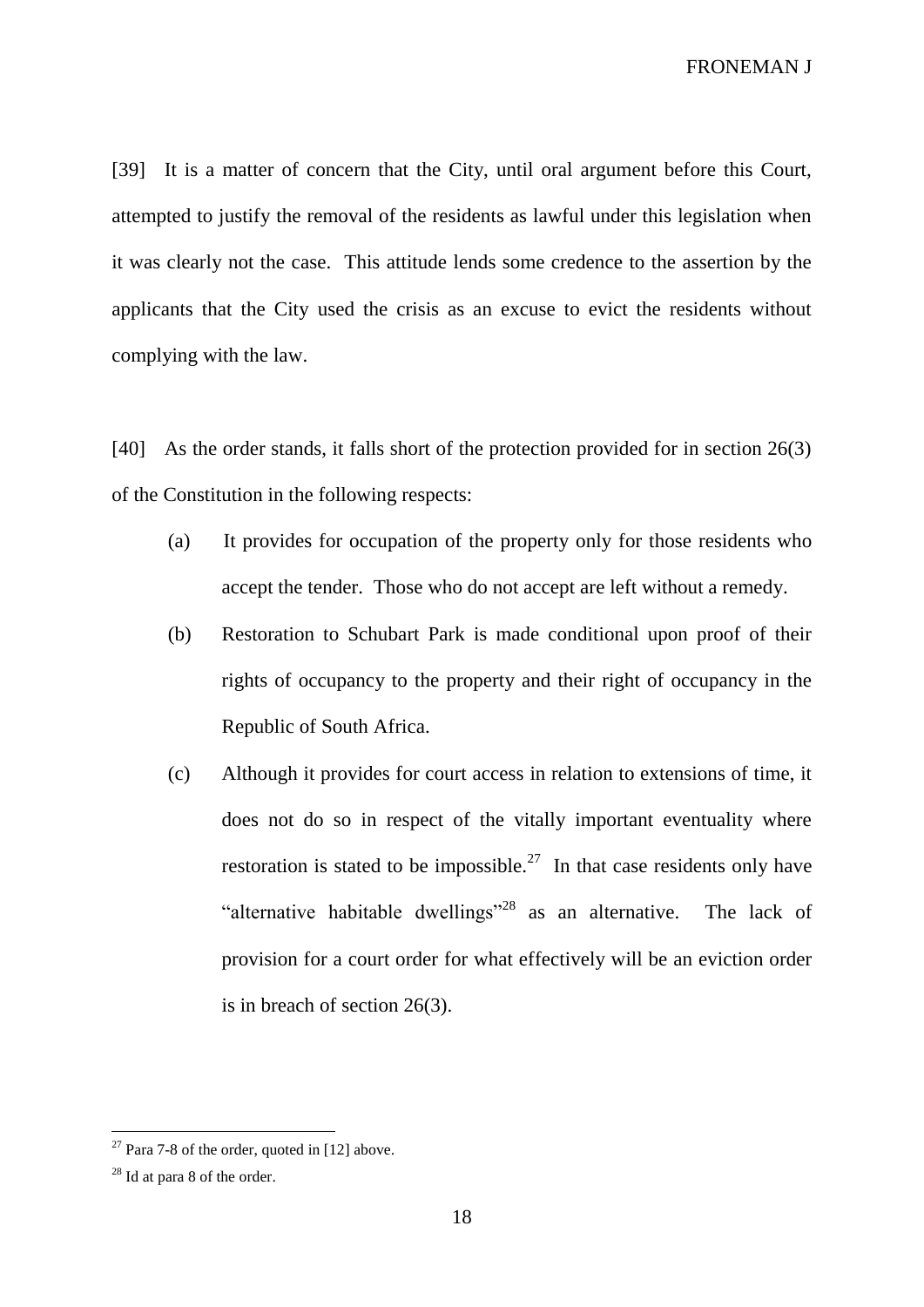[41] In summary, I read the order as accepting: (1) that the removal of the residents was not a lawful eviction; (2) that the removal was instead temporarily necessary in order to save lives; (3) that the residents were entitled to re-occupation once it was safe to do so; and (4) that if it could not be made safe, those who accepted the tender must be provided with alternative accommodation, without the City having to come to court to effect what would then be an eviction that does not comply with section 26(3) of the Constitution. In the particular circumstances of this case I accept that (1), (2) and (3) were legally permissible, but (4) was not.

### *e. Supervision and engagement*

[42] Normally supervision and engagement orders accompany eviction orders where they relate to the provision of temporary accommodation pending final eviction. But there is no reason why they cannot be made in other circumstances where it is appropriate and necessary – section 38 is wide enough to accommodate that. In the particular circumstances of this matter the High Court used these provisions to ensure that the needs of residents were seen to. Although I consider some of the provisions inadequate in view of the conclusion reached earlier, I think that reason for making provision for engagement and supervision existed, and still does. It is now more than a year after the residents were removed from their homes. Finding out who they were, where they are, and what they still need to re-occupy their homes will require cooperation between them and the City.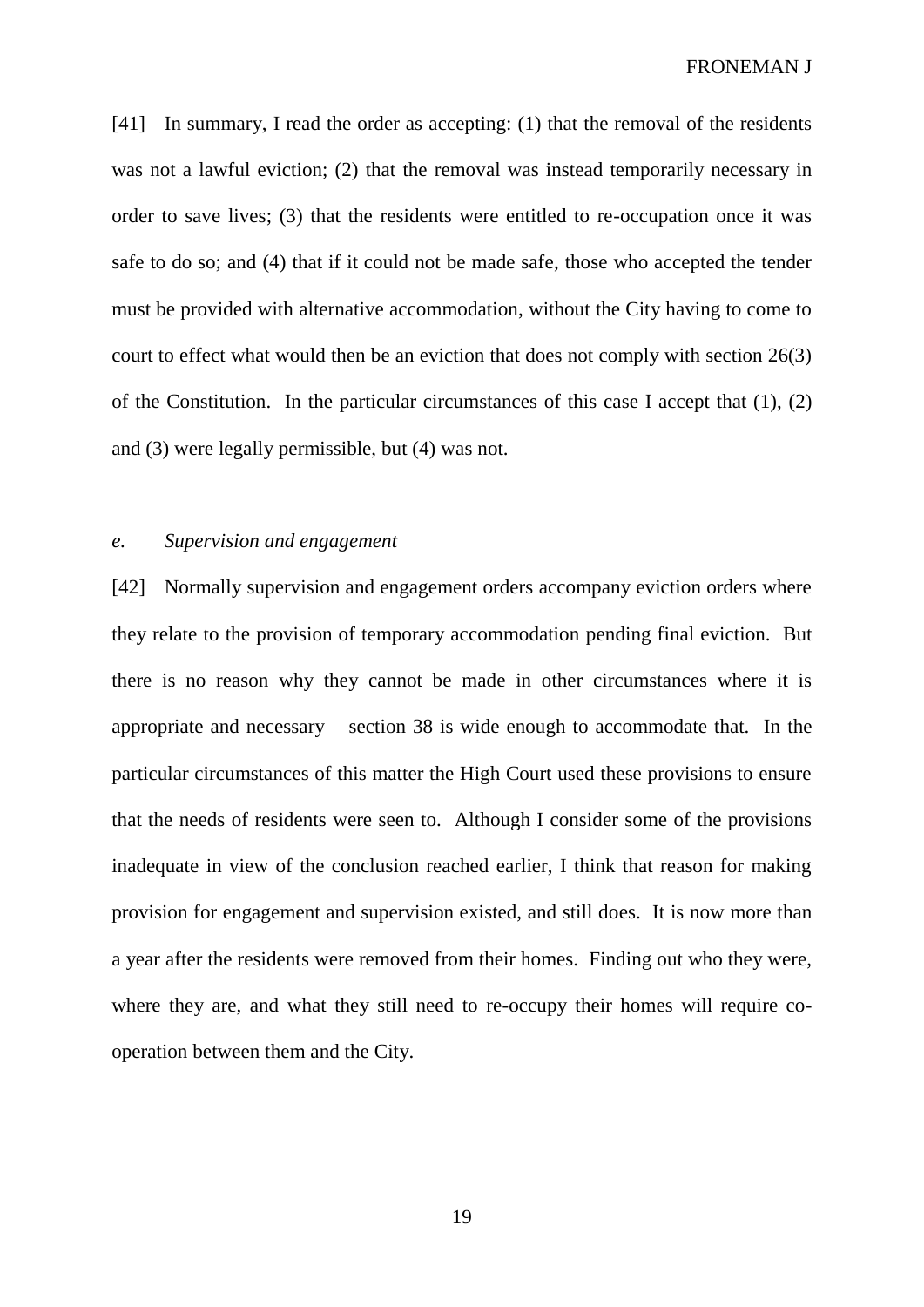[43] Many provisions in the Constitution require the substantive involvement and engagement of people in decisions that may affect their lives.<sup>29</sup> This Court has recognised this in relation to political decision-making,  $30$  access to information,  $31$  just administrative action,<sup>32</sup> freedom of expression,<sup>33</sup> freedom of association<sup>34</sup> and socioeconomic rights.<sup>35</sup> Of particular relevance here are the cases dealing with the right to have access to adequate housing<sup>36</sup> and protection from arbitrary eviction or demolition of their homes under the Constitution.<sup>37</sup>

<sup>33</sup> *Khumalo and Others v Holomisa* [2002] ZACC 12; 2002 (5) SA 401 (CC); 2002 (8) BCLR 771 (CC) at para 21 and *The Citizen 1978 (Pty) Ltd and Others v McBride (Johnstone and Others,* Amici Curiae*)* [2011] ZACC 11; 2011 (4) SA 191 (CC); 2011 (8) BCLR 816 (CC) at para 141.

 $37$  Section 26(3).

<sup>&</sup>lt;sup>29</sup> For a critical discussion see Liebenberg "Engaging the paradoxes of the universal and particular in human rights adjudication: The possibilities and pitfalls of 'meaningful engagement'" (2012) 12(1) *African Human Rights Law Journal* at 1.

<sup>&</sup>lt;sup>30</sup> Doctors for Life International v Speaker of the National Assembly and Others [2006] ZACC 11; 2006 (6) SA 416 (CC); 2006 (12) BCLR 1399 (CC) at para 55 and *Albutt v Centre for the Study of Violence and Reconciliation, and Others* [2010] ZACC 4; 2010 (3) SA 293 (CC); 2010 (5) BCLR 391 (CC) at para 65.

<sup>&</sup>lt;sup>31</sup> South African Broadcasting Corp Ltd v National Director of Public Prosecutions and Others [2006] ZACC 15; 2007 (1) SA 523 (CC); 2007 (2) BCLR 167 (CC) at paras 27-9.

<sup>32</sup> *Minister of Health and Another NO v New Clicks South Africa (Pty) Ltd and Others (Treatment Action Campaign and Another as* Amici Curiae*)* [2005] ZACC 14; 2006 (2) SA 311 (CC); 2006 (8) BCLR 872 (CC) at para 113.

<sup>34</sup> *South African Transport and Allied Workers Union and Another v Garvas and Others* [2012] ZACC 13 at para 66.

<sup>35</sup> *Government of the Republic of South Africa and Others v Grootboom and Others* [2000] ZACC 19; 2001 (1) SA 46 (CC); 2000 (11) BCLR 1169 (CC) (*Grootboom*); *Port Elizabeth Municipality v Various Occupiers* [2004] ZACC 7; 2005 (1) SA 217 (CC); 2004 (12) BCLR 1268 (CC) (*PE Municipality*); *President of the Republic of South Africa and Another v Modderklip Boerdery (Pty) Ltd and Others (Agri SA and Others,* Amici Curiae*)* [2005] ZACC 5; 2005 (5) SA 3 (CC); 2005 (8) BCLR 786 (CC); *Olivia Road* above n 5; *Residents of Joe Slovo Community, Western Cape v Thubelisha Homes and Others (Centre on Housing Rights and Evictions and Another,* Amici Curiae*)* [2009] ZACC 16; 2010 (3) SA 454 (CC); 2009 (9) BCLR 847 (CC); *Abahlali baseMjondolo Movement SA and Another v Premier of the Province of KwaZulu-Natal and Others* [2009] ZACC 31; 2010 (2) BCLR 99 (CC); *Pheko* above n 4; *City of Johannesburg Metropolitan Municipality v Blue Moonlight Properties 39 (Pty) Ltd and Another* [2011] ZACC 33; 2012 (2) SA 104 (CC); 2012 (2) BCLR 150 (CC) (*Blue Moonlight 1*); and *Occupiers of Saratoga Avenue v City of Johannesburg Metropolitan Municipality and Another* [2012] ZACC 9 (*Blue Moonlight 2*).

 $36$  Section 26(1) and (2).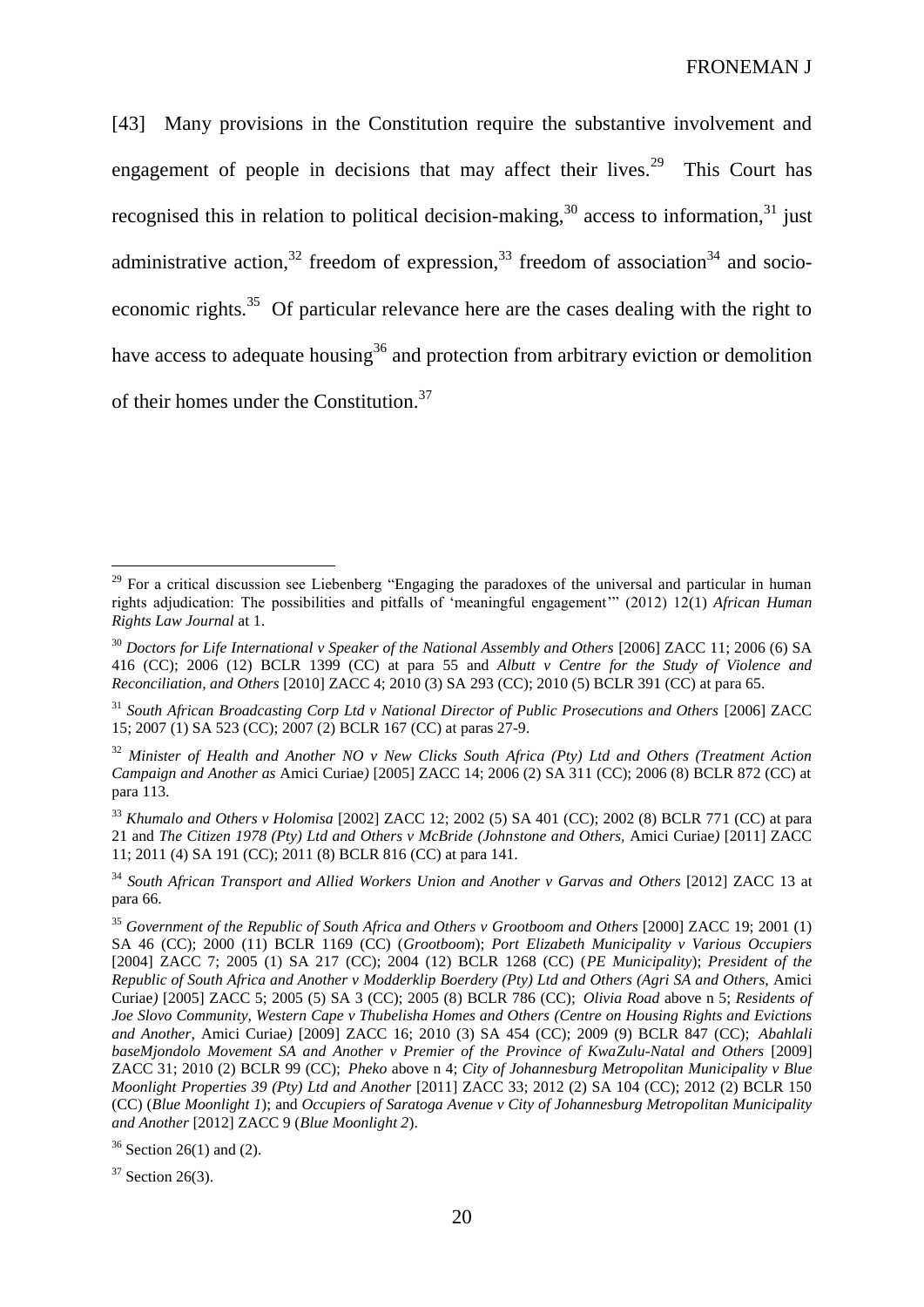[44] What these provisions and cases have enabled us to appreciate is, first, the interrelation between different rights and interests<sup>38</sup> and second, that the exercise of these often competing rights and interests can best be resolved by engagement between the parties.

[45] In *PE Municipality*<sup>39</sup> the Court expressed this realisation:

"In seeking to resolve the above contradictions, the procedural and substantive aspects of justice and equity cannot always be separated. The managerial role of the courts may need to find expression in innovative ways. Thus, one potentially dignified and effective mode of achieving sustainable reconciliations of the different interests involved is to encourage and require the parties to engage with each other in a proactive and honest endeavour to find mutually acceptable solutions."<sup>40</sup>

[46] The importance of engagement without preconceptions about the worth and dignity of those participating in the engagement process should also be recognised:

"Thus, those seeking eviction should be encouraged not to rely on concepts of faceless and anonymous squatters automatically to be expelled as obnoxious social nuisances. Such a stereotypical approach has no place in the society envisaged by the Constitution; justice and equity require that everyone is to be treated as an individual bearer of rights entitled to respect for his or her dignity. At the same time, those who find themselves compelled by poverty and landlessness to live in shacks on the land of others, should be discouraged from regarding themselves as helpless victims, lacking the possibilities of personal moral agency."<sup>41</sup>

<sup>38</sup> See, for example, *Blue Moonlight 1* above n 35 at paras 34-41 and *Grootboom* above n 35 at para 23.

 $39$  Above n 35.

 $40$  Id at para 39.

 $41$  Id at para 41.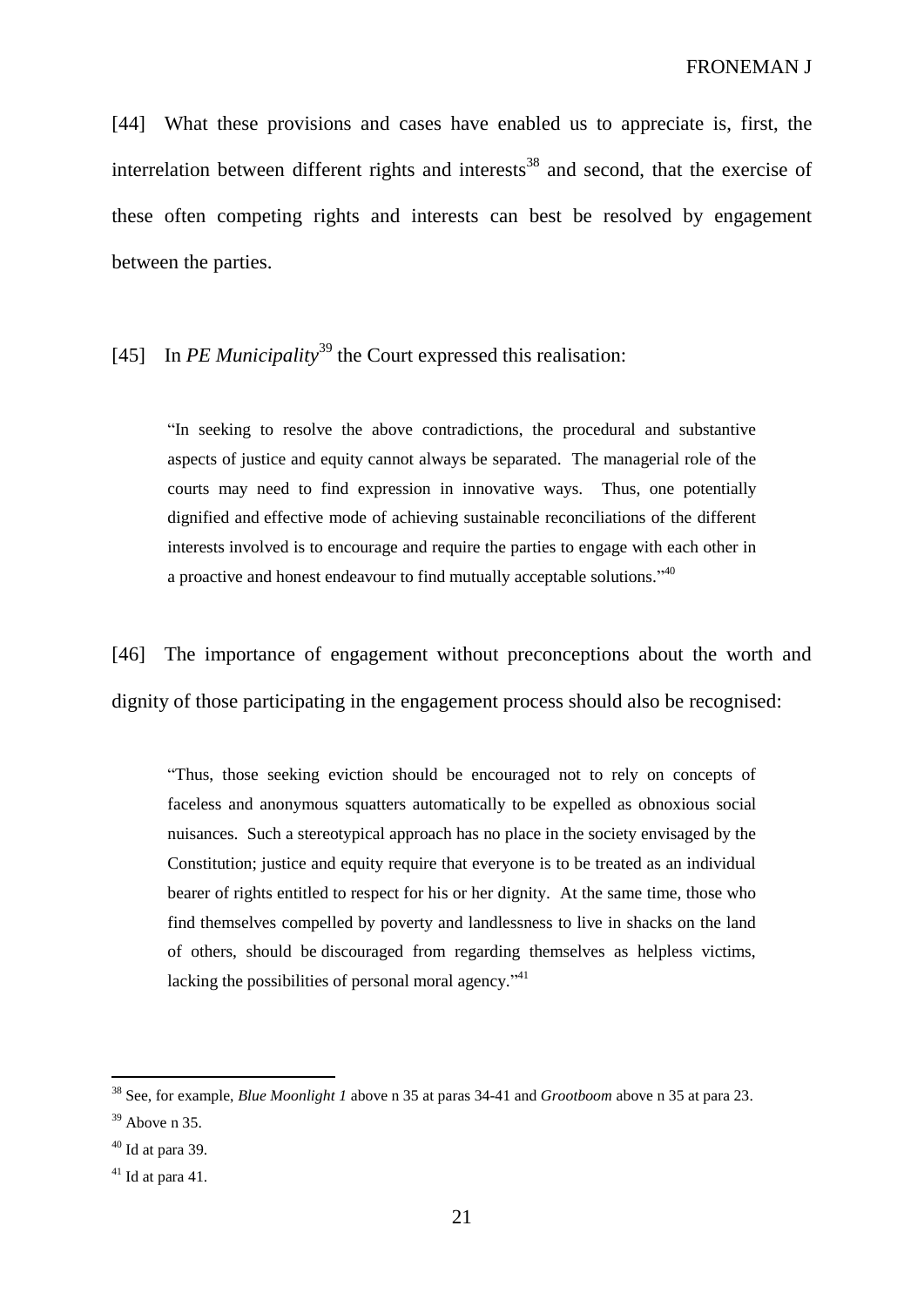[47] This applies in particular to those who bear constitutional responsibility in providing access to adequate housing under the Constitution:

"[M]unicipalities have a major function to perform with regard to the fulfilment of the rights of all to have access to adequate housing. Municipalities, therefore, have a duty systematically to improve access to housing for all within their area. They must do so on the understanding that there are complex socio-economic problems that lie at the heart of the unlawful occupation of land in the urban areas of our country. They must attend to their duties with insight and a sense of humanity. Their duties extend beyond the development of housing schemes, to treating those within their jurisdiction with respect."<sup>42</sup>

# [48] In *Olivia Road*<sup>43</sup> these concerns were re-iterated:

"It must be understood that the process of engagement will work only if both sides act reasonably and in good faith. The people who might be rendered homeless as a result of an order of eviction must, in their turn, not content themselves with an intransigent attitude or nullify the engagement process by making non-negotiable, unreasonable demands. People in need of housing are not, and must not be regarded as a disempowered mass. They must be encouraged to be pro-active and not purely defensive. Civil society organisations that support the people's claims should preferably facilitate the engagement process in every possible way.

Finally it must be mentioned that secrecy is counter-productive to the process of engagement. The constitutional value of openness is inimical to secrecy. Moreover, as I have already pointed out, it is the duty of a court to take into account whether, before an order of eviction that would lead to homelessness is granted at the instance of a municipality, there has been meaningful engagement or, at least, that the municipality has made reasonable efforts towards meaningful engagement. In any eviction proceedings at the instance of a municipality therefore, the provision of a complete and accurate account of the process of engagement, including at least the reasonable efforts of the municipality within that process, would ordinarily be

 $42$  Id at para 56.

 $43$  Above n 5.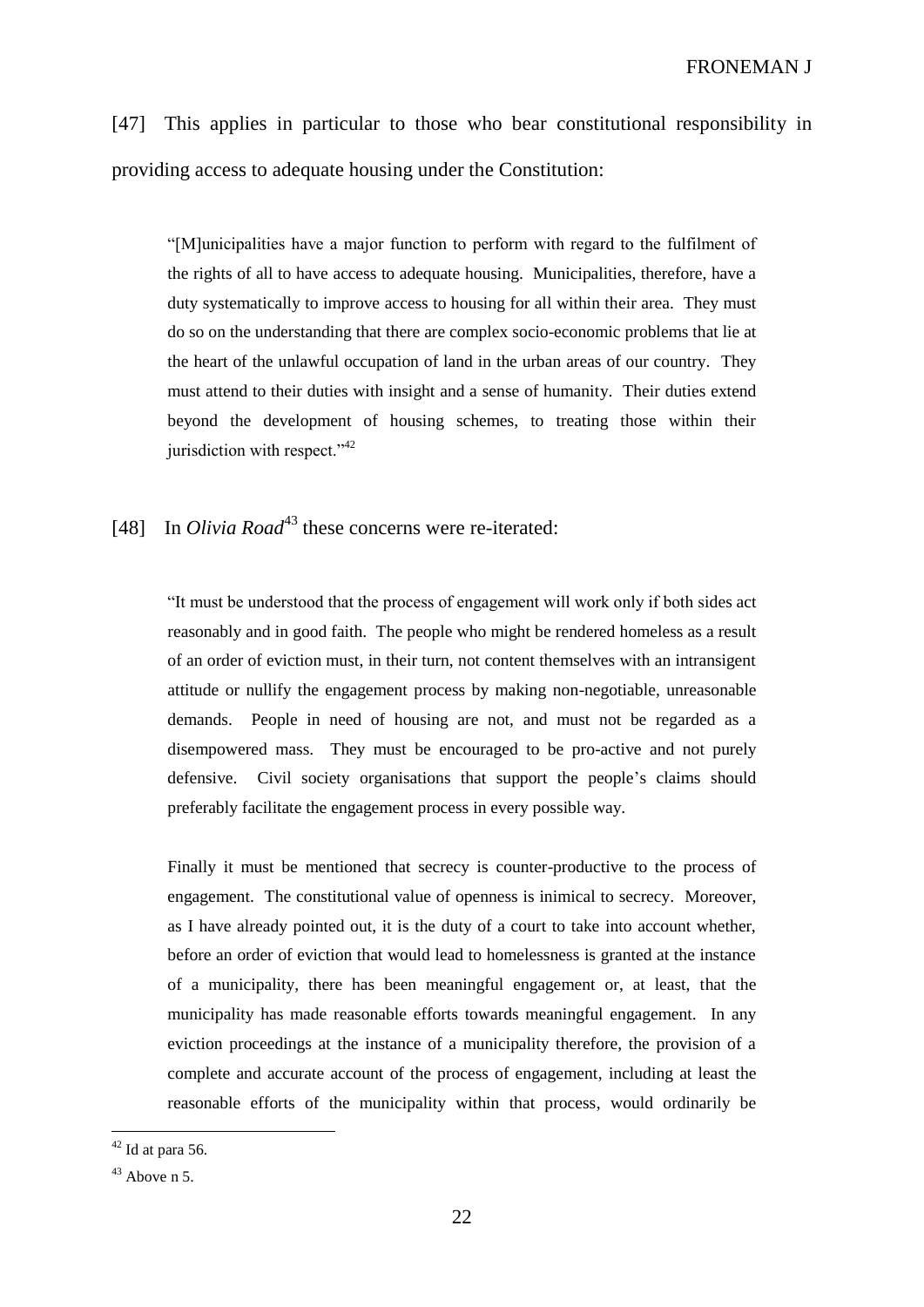essential. The absence of any engagement or the unreasonable response of a municipality in the engagement process would ordinarily be a weighty consideration against the grant of an ejectment order."<sup>44</sup>

[49] These remarks were made in cases relating to eviction orders, but they are equally, if not more, apposite in a case like the present. Here the applicants were as a matter of law entitled to restoration of their occupation but were nevertheless deprived of that restoration for a long period. Not only did their inherent right to dignity<sup>45</sup> entitle them to be treated as equals in the engagement process, but also their legal entitlement to return to their homes absent a court order for their eviction. It is so that the High Court could not immediately order restoration. But, as a matter of law, it could and should have issued a declaratory order indicating the residents' eventual entitlement to restoration.

[50] The City's tender was an inadequate basis for a proper order of engagement between the parties. It proceeds from a "top-down" premise, namely that the City will determine when, for how long and ultimately whether at all, the applicants may return to Schubart Park. Unfortunately the history of the City's treatment of the residents of Schubart Park also shows that they appeared to regard them, generally, as "obnoxious social nuisances",<sup>46</sup> who contributed to crime, lawlessness and other social ills. If there were individuals at Schubart Park who were guilty of, or contributed to, these

 $44$  Id at paras 20-1.

<sup>45</sup> See also *Grootboom* above n 35 at paras 23, 44 and 83 and *Olivia Road* above n 5 at para 16.

<sup>46</sup> *PE Municipality* above n 35, quoted in [45] and [46] above.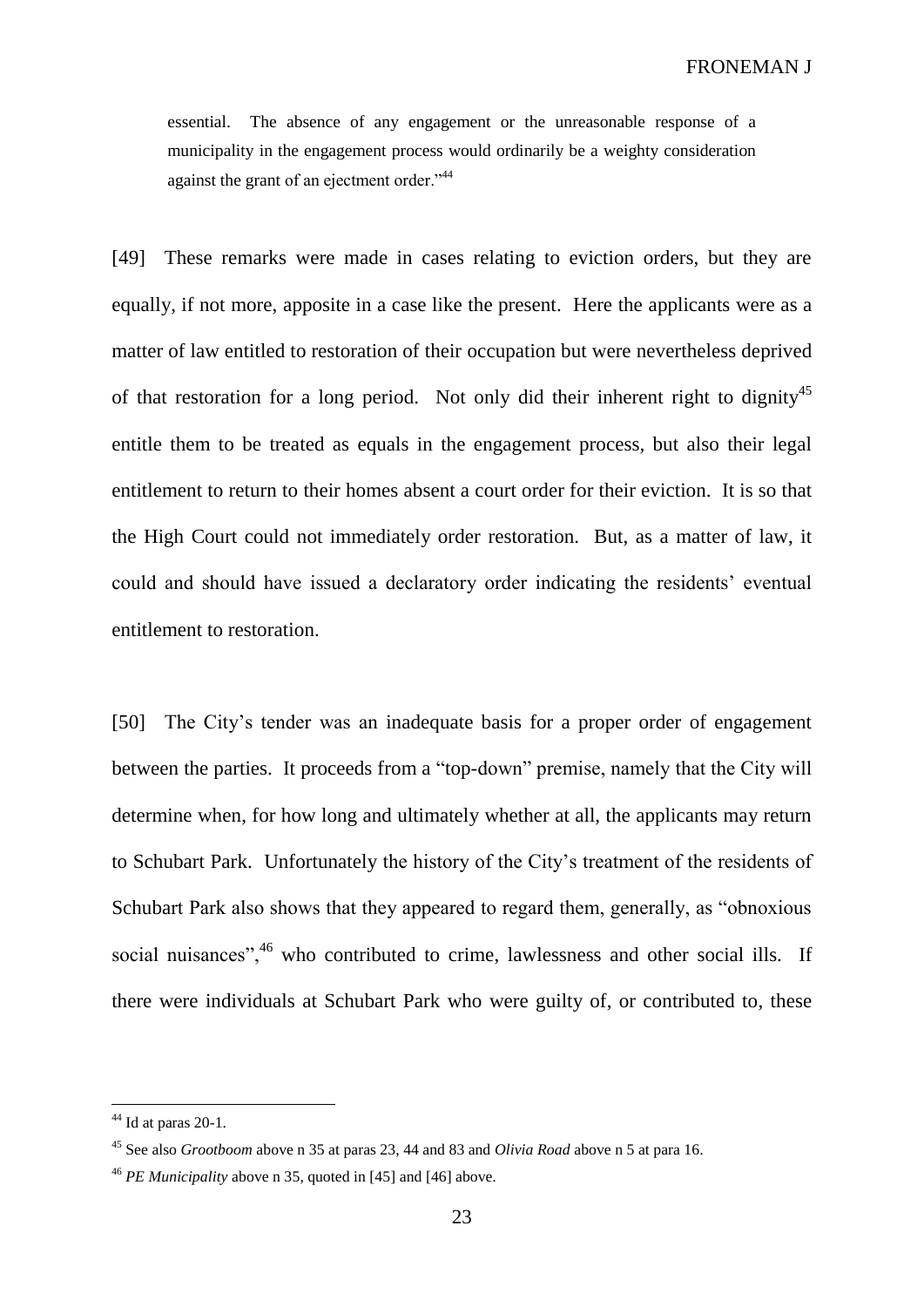ills, they should have been dealt with in accordance with the provisions of the law relating to them.

[51] The engagement part of the order issued in terms of section 38 should thus provide for meaningful engagement with the applicants at every stage of the reoccupation process. It is, however, uncertain how long that process will be and it is necessary for supervision by a court of the progress in that regard.<sup>47</sup> Experience has shown that this should be done by the High Court.<sup>48</sup>

[52] There is no adequate reason for a punitive costs order.

### *Order*

- [53] The following order is made:
	- 1. Leave to appeal is granted.
	- 2. The appeal is upheld.
	- 3. The orders made by the North Gauteng High Court, Pretoria, on 22 September 2011, 23 September 2011 and 3 October 2011 under case no. 53128/11 are set aside.
	- 4. It is declared that the High Court orders did not constitute an order for the residents' eviction as required by section 26(3) of the Constitution and that the residents are entitled to occupation of their homes as soon as is reasonably possible.

<sup>47</sup> *Pheko* above n 4 at para 50*.*

<sup>48</sup> *Blue Moonlight 2* above n 35*.*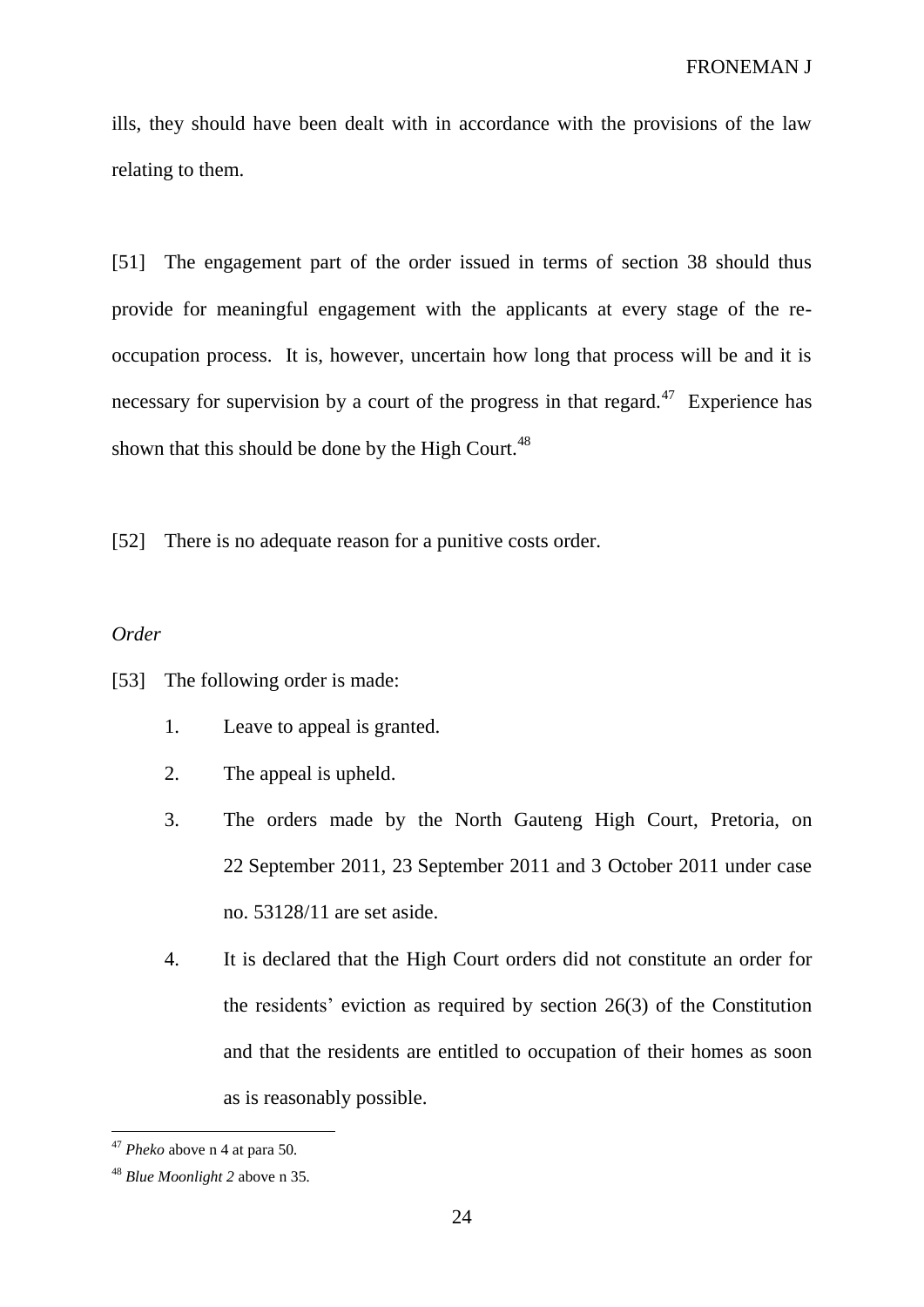- 5. The applicants and the City of Tshwane Metropolitan Municipality must, through their representatives, engage meaningfully with each other in order to give effect to the declaratory order in paragraph 4 above. The engagement must occur with a view to reaching agreement on:
	- 5.1. the identification of the residents who were in occupation of Schubart Park before the removals that started on 21 September 2011;
	- 5.2. the date when the identified residents' occupation of Schubart Park will be restored;
	- 5.3. the manner in which the City will assist the identified residents in the restoration of their occupation of Schubart Park;
	- 5.4. the manner in which the identified residents will undertake to pay for services supplied to Schubart Park by the City on restoration of occupation;
	- 5.5. alternative accommodation that must be provided to the identified residents by the City until restoration of their occupation of Schubart Park; and
	- 5.6. a method of resolving any disagreements in relation to the issues mentioned in 5.1 to 5.5.
- 6. The parties must on affidavit report to the High Court by 30 November 2012 on what plans have been agreed upon to provide alternative accommodation to the identified residents in terms of paragraph 5.5 above.

25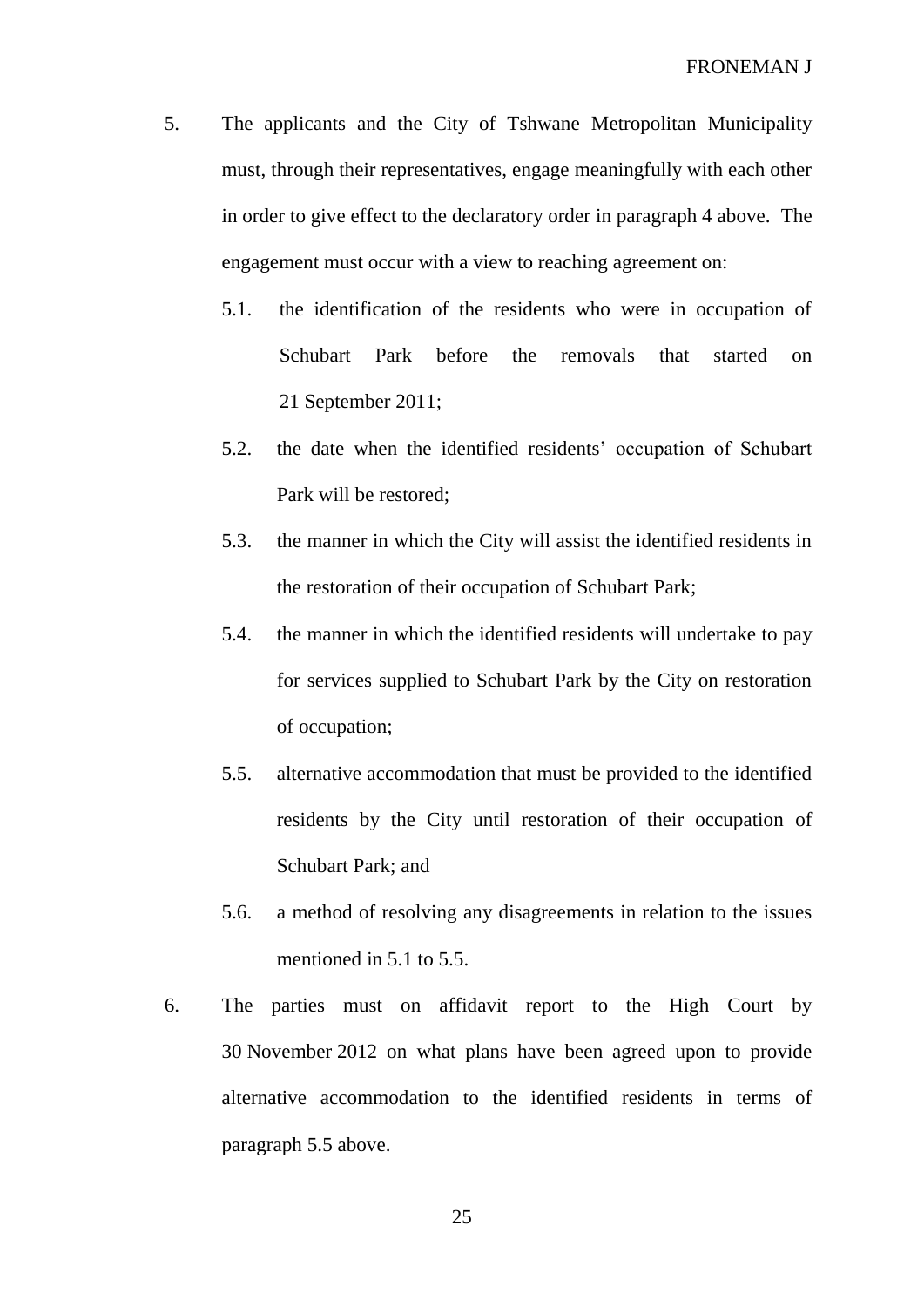- 7. The parties must on affidavit report to the High Court by 31 January 2013 on what agreement has been reached in respect of paragraphs 5.1, 5.2, 5.3, 5.4 and 5.6 above.
- 8. The Registrar of this Court is directed to furnish this order to the Registrar of the North Gauteng High Court, Pretoria.
- 9. The City of Tshwane Metropolitan Municipality is ordered to pay the applicants' costs in this Court and in the North Gauteng High Court, Pretoria, including, where applicable, the costs of two counsel.